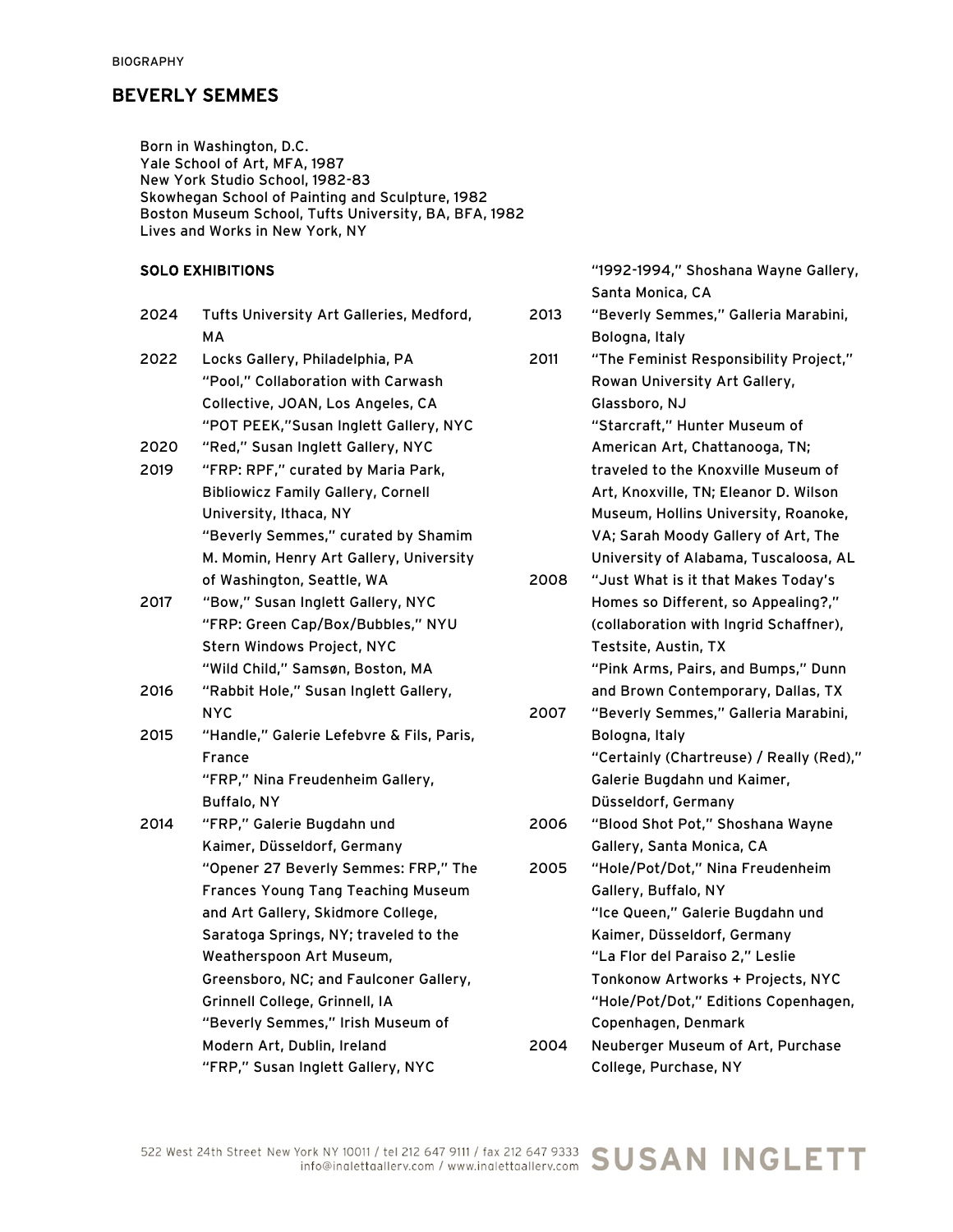|      | "La Flor del Paraiso," Kunsthallen     |      |
|------|----------------------------------------|------|
|      | Brandts Klædefabrik, Odense,           |      |
|      | Denmark                                |      |
| 2003 | "In the O," Leslie Tonkonow Artworks + |      |
|      | Projects, NYC                          | 1995 |
| 2002 | "Sea Green Petunia," Galerie Bugdahn   |      |
|      | und Kaimer, Düsseldorf, Germany        |      |
| 2001 | "Beverly Semmes," Leslie Tonkonow      |      |
|      | Artworks + Projects, NYC               |      |
| 2000 | "Beverly Semmes," The Ginza Art        |      |
|      | Space, Shiseido Co., Tokyo, Japan      |      |
|      | "Watching Her Feat," The Fabric        | 1994 |
|      | Workshop and Museum, Philadelphia,     |      |
|      | PА                                     |      |
| 1999 | "Photographs," Susan Inglett Gallery,  |      |
|      | <b>NYC</b>                             |      |
|      | "Super-8 Films," GaGa, NYC             |      |
|      | Kunstverein Ulm, Ulm, Germany          |      |
|      | "Not Here," Ezra & Cecile Zilkha       |      |
|      | Gallery, Wesleyan University,          |      |
|      | Middletown, CT                         |      |
|      | "Recent Photographs + Video," Galerie  |      |
|      | Bugdahn und Kaimer, Düsseldorf,        |      |
|      | Germany                                | 1993 |
|      | "Beverly Semmes," Shoshana Wayne       |      |
|      | Gallery, Santa Monica, CA              |      |
| 1998 | "Beverly Semmes," Galleria Marabini,   |      |
|      | Bologna, Italy                         |      |
| 1997 | "Stuffed Cat," Wexner Center for the   |      |
|      | Arts, The Ohio State University,       | 1992 |
|      | Columbus, OH                           |      |
| 1996 | "Directions: Beverly Semmes,"          | 1990 |
|      | Hirshhorn Museum and Sculpture         |      |
|      | Garden, Washington, D.C.               |      |
|      | "Beverly Semmes," Smith College        |      |
|      | Museum of Art, Northampton, MA         | GROU |
|      | "Beverly Semmes," Norton Museum of     |      |
|      | Art, West Palm Beach, FL               | 2022 |
|      | "Beverly Semmes," Virginia Museum of   |      |
|      | Fine Arts, Richmond, VA                |      |
|      | "Beverly Semmes," Galerie Bugdahn      |      |
|      | und Kaimer Düsseldorf, Germany         |      |
|      | "Beverly Semmes," Irish Museum of      |      |
|      | Modern Art, Dublin, Ireland            |      |

"Beverly Semmes," Michael Klein Gallery, NYC

"She Moves," Whitney Museum of American Art at Philip Morris, NYC

"Beverly Semmes: Yellow Pool," Kemper Museum for Contemporary Art, Kansas City, MO "Beverly Semmes," Baxter Gallery, Maine College of Art, Portland, ME "Beverly Semmes," The Museum of Contemporary Art Chicago, Chicago, IL

"Beverly Semmes," Michael Klein Inc., NYC

"Beverly Semmes," Galerie Ghislaine Hussenot, Paris, France "Beverly Semmes," Centro per l'arte contemporanea Luigi Pecci, Prato, Italy "Beverly Semmes," James Hockey & Foyer Galleries, University for the Creative Arts, Farnham, UK "Beverly Semmes," Southampton City Art Gallery, Southampton, UK Camden Arts Centre, London, UK

- "Beverly Semmes," Institute of Contemporary Art, Philadelphia, PA 5501 Columbia Art Center, Contemporary Culture Inc., Dallas, TX Southeastern Center for Contemporary Art, Winston-Salem, NC
- "Beverly Semmes," The Sculpture Center, NYC
- "Special Projects," MoMA PS1, Long Island City, NY "Beverly Semmes," Artists Space, NYC

#### **P EXHIBITIONS**

"The Friends at 50 : Selections from the Collection," Neuberger Museum of Art, Purchase, NY "Women Artists: Highlights from the Hunter Museum of American Art." Knoxville Museum of Art, Knoxville, TN. "America. Between Dreams and Realities. The Collection of the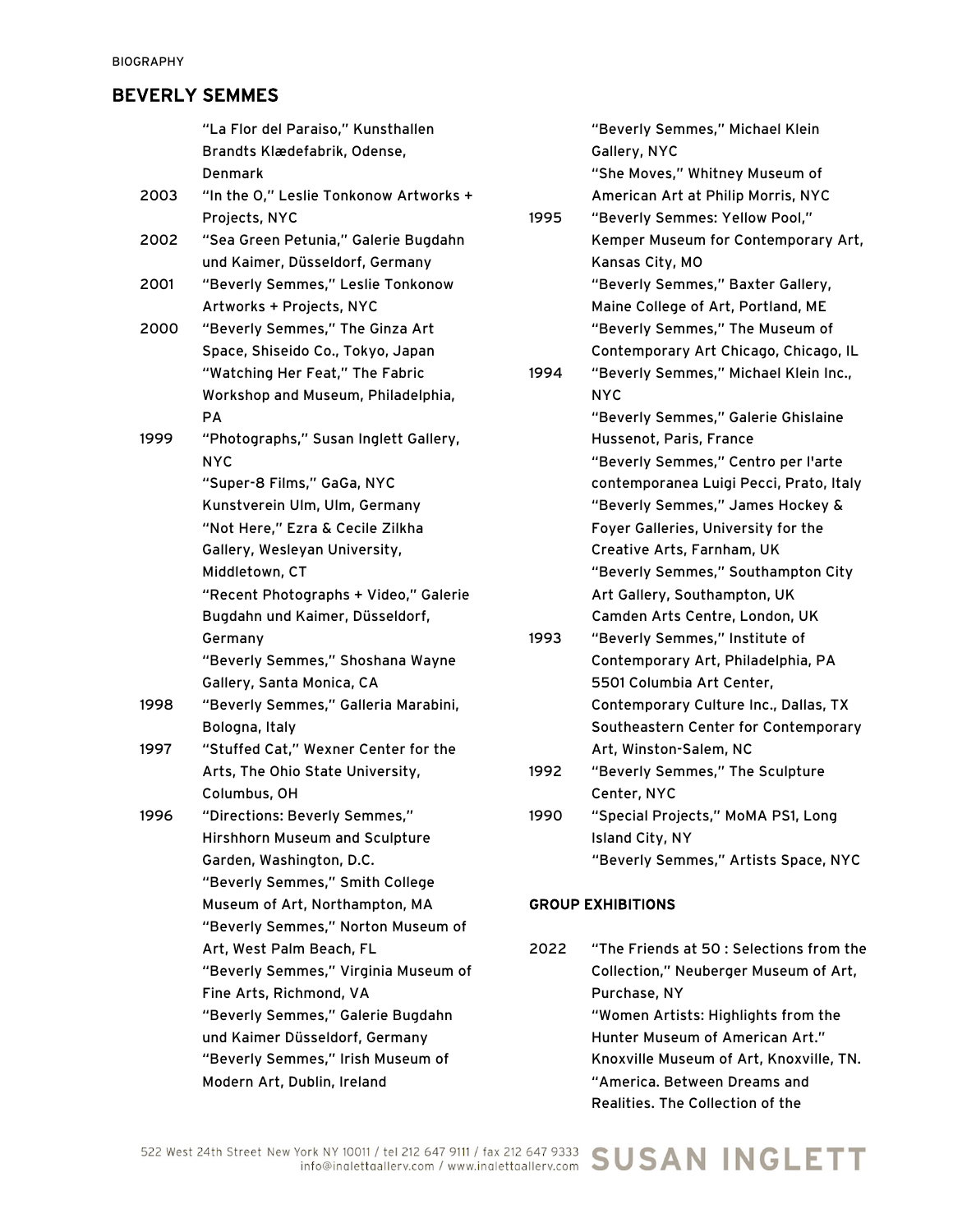Hirshhorn Museum and Sculpture Garden," Musée national des beaux-arts du Québec, Quebec, Canada "Garmenting: Costume and Contemporary Art," Museum of Art and Design, NYC

- 2021 "On the Basis of Art: 150 Years of Women at Yale," Yale University Art Gallery, New Haven, CT "Witch Hunt," Hammer Museum and Institute of Contemporary Art, Los Angeles, CA "NEU Picks: A Collaborative Project," Neuberger Museum of Art, Purchase, NY
- 2020 "Collection Focus: Our Beginnings Never Know Our Ends," Museum of Contemporary Art North Miami, Miami, FL

"Let Yourself Continue," Grinnell College Museum of Art, Grinnell, IA "Never Done: 100 Years of Women in Politics and Beyond," The Frances Young Tang Teaching Museum and Art Gallery, Skidmore College, Saratoga Springs, NY

"Making Marks, Making Change: Feminisms at Tufts," Tufts University Art Galleries, Medford, MA "The F Word: We Mean Female!" Hunter Museum of American Art, Chattanooga, TN and Knoxville Museum of Art, Knoxville, TN

- 2019 "Yoko Ono: Remembering the Future," Everson Museum of Art, Syracuse, NY "A Small Investigation," curated by Nicole Klagsbrun, doyers, NYC "Notebook," curated by Joanne Greenbaum, 56 Henry, NYC "GARB: The Collision of Image, Body, Art, Object, Fashion, and Costume," Alyce de Roulet Williamson Gallery, Art Center College of Design, Pasadena, CA
- 2018 "Blue Sky with Green Moon and Lake," Susan Inglett Gallery, NYC

57<sup>th</sup> Carnegie International, curated by Ingrid Schaffner, Carnegie Museum of Art, Pittsburgh, PA "Contextualizing Fashion," Norman and Rubelle Schafler Gallery, Pratt Institute, Brooklyn, NY "The Fabric of Felicity," Garage Museum of Contemporary Art, Moscow, Russia "to find home," curated by Zach Wampler, happylucky no.1, Brooklyn, NY "De fils et de fibres," Abbaye Saint André-Centre d'art contemporain, Meymac, France "Hog's Curve," curated by Joseph Hart, Halsey Mckay Gallery, East Hampton, NY "HANDMADE: Women Reshaping Contemporary Art," curated by Elizabeth Gorayeb, Westport Arts Center, Westport, CT "Forms and Alterations," 808 Gallery, Boston University, Boston, MA

2017 "Other Side: Art, Object, Self," The Frances Young Tang Teaching Museum and Art Gallery, Skidmore College, Saratoga Springs, NY "Revival," National Museum of Women in the Arts, Washington, D.C. "The (Partial) Autobiography of An Art Gallery," Leslie Tonkonow Artworks + Projects, NYC "Post-election Show," September

Gallery, Hudson, NY

2016 "More than Words," curated by Gerry Snyder, Westport Arts Center, Westport, CT "Flat Fix," curated by Ryan Steadman and Ryan Wallace, Art Copenhagen, Copenhagen, Denmark; traveled to Halsey Mckay Gallery, East Hampton, NY

> "Belief + Doubt: Selections from the Francie Bishop Good and David Horvitz Collection," Nova Southeastern

#### /ork NY 10011 / tel 212 647 9111 / fax 212 647 9333 SUSAN INGLETT 522 West 24th Street New York NY 10011 / tel 212 647 9111 / fax 212 647 9333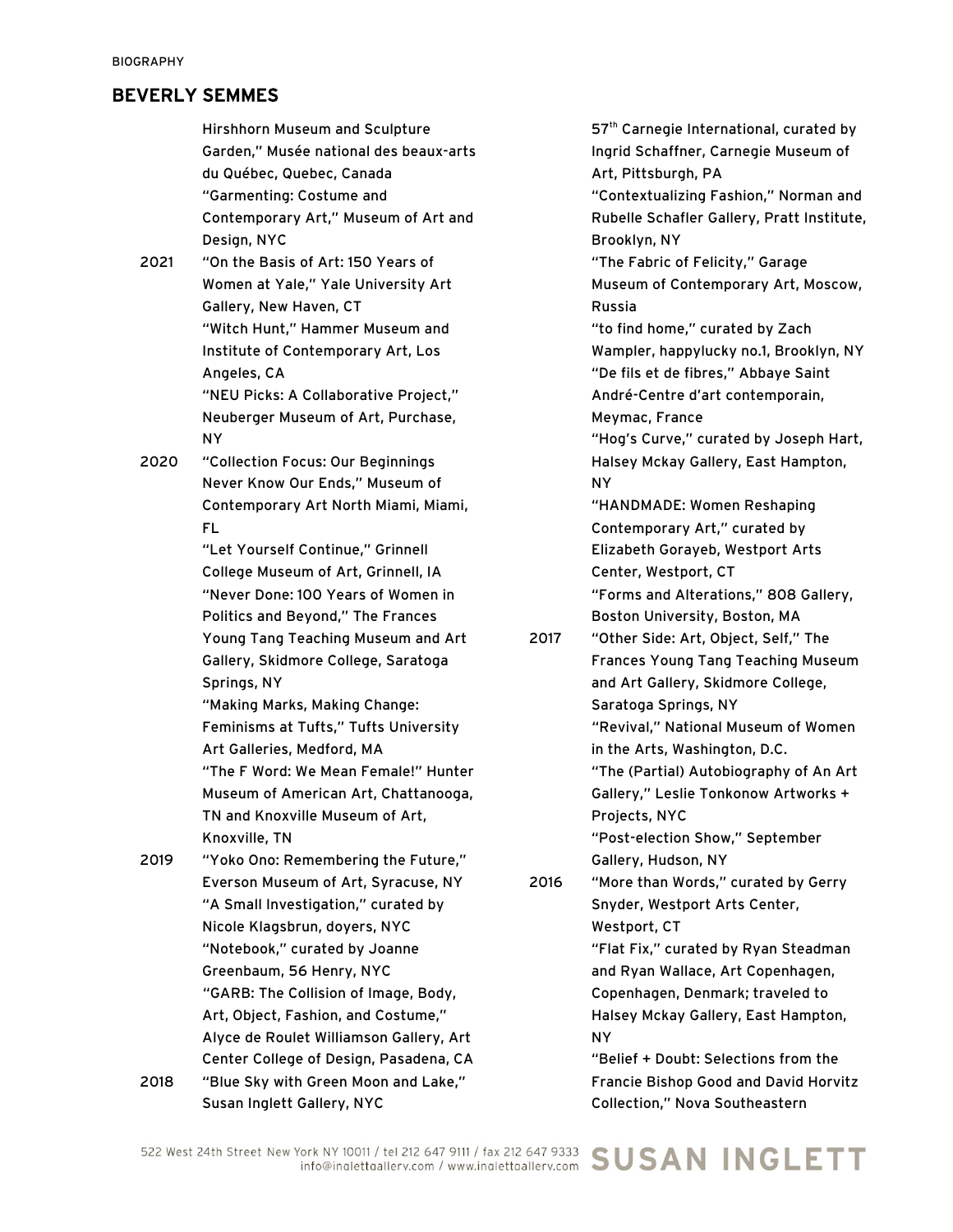University Art Museum, Fort Lauderdale, FL "Edited at EAI: 45<sup>th</sup> Anniversary Series," Electronic Arts Intermix, NYC Topless, Rockaway Beach, New York "All Right," Redling Fine Art, Los Angeles, CA "No Man's Land: Women Artists from the Rubell Family Collection," Rubell Family Collection, Miami, FL; traveled to the National Museum of Women in the Arts, Washington, D.C. 2015 Galerie Bugdahn und Kaimer, Düsseldorf, Germany "Flying over the Abyss," NEON & The Museum of Contemporary Art of Crete, Rethymno, Greece "Come as You Are: Art of the 1990's," Montclair Art Museum, Montclair, NJ; traveled to Telfair Museum, Savannah, GA; The University of Michigan Museum of Art, Ann Arbor, MI; and The Blanton Museum of Art, University of Texas, Austin, TX "Body Double," Samsøn, Boston, MA 2014 "Manna: Masterworks from the Tufts University Permanent Art Collection," curated by Amy Ingrid Schlegel, Tisch Family Gallery, Tufts University, Medford, MA "Almost But Not Quite," Galerie Bugdahn und Kaimer, Düsseldorf, Germany "One Work," The Frances Young Tang Teaching Museum and Art Gallery, Skidmore College, Saratoga Springs, NY 2013 "Material World," Denver Art Museum, Denver, CO "Vessels," The Horticultural Society of New York, NYC 2012 "SHOP: Anew," Underline Gallery, NYC "Beverly Semmes & Freddie Brice," Kerry Schuss Gallery, NYC

"Tuesdays & Saturdays, Nicole

Cherubini & Beverly Semmes," Samsøn, Boston, MA

- 2011 "SHOP: Like you Mean it," Underline Gallery, NYC
- 2010 "When Dog Turns to Wolf," David Krut Projects, NYC "Tenth Anniversary Exhibition," Dunn and Brown Contemporary, Dallas, TX "Summer Interval," Galerie Bugdahn und Kaimer, Düsseldorf, Germany
- 2009 "Art, Prêt-a-Porter," Museum Kunstpalast, Düsseldorf, Germany "Dirt on Delight," Institute of Contemporary Art, Philadelphia, PA; traveled to the Walker Art Center, Minneapolis, MN "Motion Blur," Gustavsbergs Konsthall, Gustavsberg, Sweden "Lover," On Stellar Rays, NYC "Dress Codes: Clothing as Metaphor," Katonah Museum of Art, Katonah, NY
- 2008 "Great Women Artists: Selections from the Permanent Collection," Neuberger Museum of Art, Purchase, NY "Focus: The Figure," Denver Art Museum, Denver, CO "Something New," Dunn and Brown Contemporary, Dallas, TX "Psychotic Reaction," KS Art, NYC "Sheldon Survey: An Invitational," Sheldon Museum of Art, University of Nebraska, Lincoln, NE
- 2007 "Post Dec," Joseloff Gallery, Hartford Art School, University of Hartford, CT
- 2006 "The Bong Show (Or This is Not a Pipe)," Leslie Tonkonow Artworks + Projects, NYC "Ice Queen," Galerie Bugdahn und Kaimer, Düsseldorf, Germany "DressCode," Historisches und Völkerkundemuseum, St. Gallen, **Switzerland** "Transitional Objects: Contemporary Still Life," Neuberger Museum of Art, Purchase, NY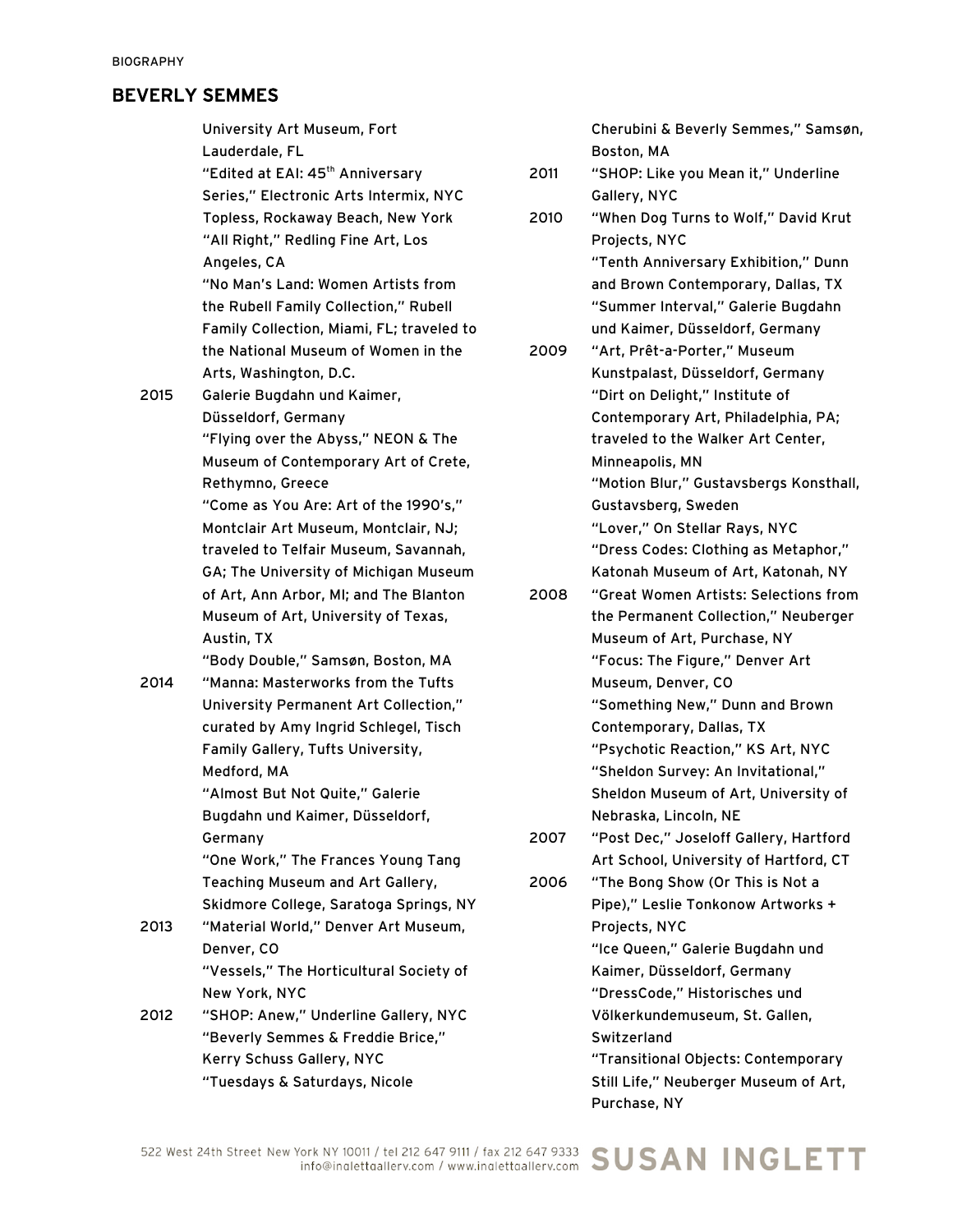- 2005 "An Inner Glow," Kunstverein Kunsthalle Lingen, Lingen, Germany "ME-tissages," Museum over Industrie, arbeid en textiel, Ghent, Belgium "Sommergäste," Galerie Bugdahn und Kaimer, Düsseldorf, Germany "Clothesline: Art, Clothing, Identity," Santa Fe Art Institute, Santa Fe, NM "Pairs, Groups, and Grids," Leslie Tonkonow Artworks + Projects, NYC "On Conceptual Clothing," Kirishima Open Air Museum, Kagoshima, Japan "Art-Robe," UNESCO, Paris, France
- 2004 "On Conceptual Clothing," Musashino Art University Museum and Library, Tokyo, Japan Berkeley Art Museum and Pacific Film

Archive, Berkeley, CA "About Sculpture," The Frances Young Tang Teaching Museum and Art Gallery, Skidmore College, Saratoga Springs, NY "Corporal Identity - Body Language: The Moving Image," Donnell Media Library in conjunction with the Museum of Art & Design, NYC

2003 "Imago: 10 Ans d'acquisitions du FRAC Franche-Comte," Musée des beaux-arts de Dole, Dole, France "New Material as New Media: The Fabric Workshop and Museum at 25 Years," The Fabric Workshop and Museum, Philadelphia, PA "Wrapture," Consolidated Works, Seattle, WA "Me, Myself & I: Looking at Portraiture," CRG Gallery, NYC

2002 "Into the Woods," Julie Saul Gallery, NYC "Art Unlimited," Basel 2002, Basel, **Switzerland** "Knockout Fairground," 80 Washington

> Square East Gallery, NYC "Almost Warm and Fuzzy: Childhood and Contemporary Art," Cleveland Center for the Arts, Cleveland, OH;

traveled to Memphis Brooks Museum of Art, Memphis, TN "Rapture: Art's Seduction by Fashion 1970-2002," The Barbican Centre, London, UK "New York, New Work, Now," The Currier Museum of Art, Manchester, NH "Primal Screams and Song: Selections from the Permanent Collection," Museum of Contemporary Art, North Miami, FL Nicole Klagsbrun Gallery, NYC "Dangerous Beauty," The Jewish Community Center, NYC "Objects of Desire," Jan Abrams Fine Arts, NYC 2001 "Recent Acquisitions," The Hirshhorn Museum and Sculpture Garden, Washington, D.C. "Zwischenraum #5: Sculpture and Object," Galerie Bugdahn und Kaimer, Düsseldorf, Germany "Objective Color," Yale University Art Gallery, New Haven, CT "Uncommon Threads," Herbert F. Johnson Museum of Art, Cornell University, Ithaca, NY "Sonsbeek 9: Locus/Focus," Arnhem, The Netherlands "Untragbar: Mode als Skulptur," Museum für Angewandte Kunst, Cologne, Germany "About the Bayberry Bush," The Parrish Art Museum, Water Mill, NY "Issue 17: World View," Massachusetts College of Art and Design, Boston, MA "Skowhegan Faculty 2001," Colby College Museum of Art, Waterville, ME "The First 10 Years: Selected Works from the Collection," The Irish Museum of Modern Art, Dublin, Ireland "New Work: Recent Additions to the Collection," Addison Gallery of American Art, Andover, MA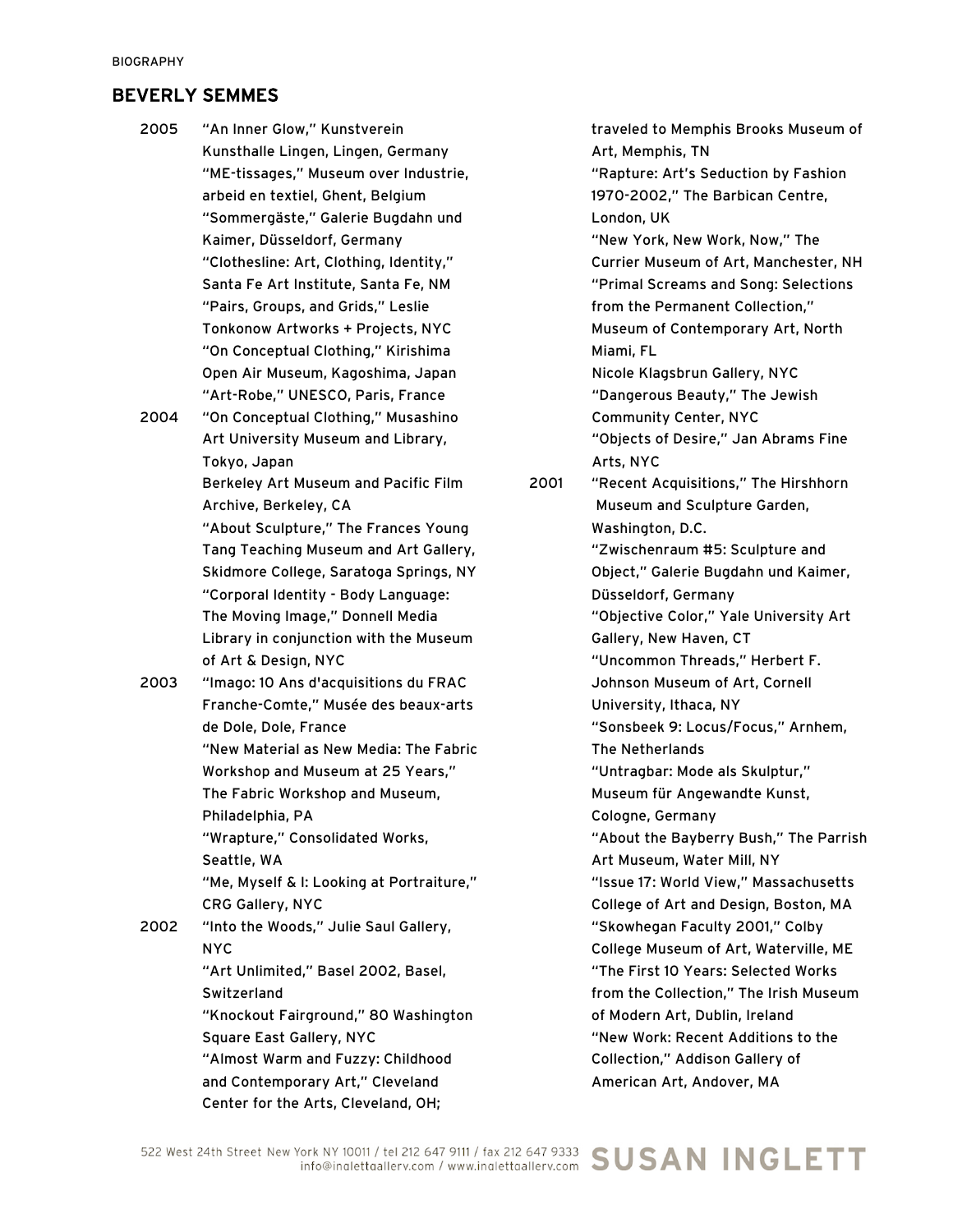"Brooklyn Collects," The Brooklyn Museum, Brooklyn, NY "Selections from the Permanent Collection," Museum of Contemporary Art, Miami, FL "Ellipsis," Leslie Tonkonow Artworks + Projects, NYC

2000 "The Likeness of Being: Contemporary Self-Portraits by Sixty Women Artists," DC Moore Gallery, NYC "Multiples," Galerie Bugdahn und Kaimer, Düsseldorf, Germany "Beauty Now," Haus der Kunst, Munich, Germany "Le FRAC Franche-Comté, une histoire

de genres," Musée des Beaux-Arts, Dole, France

1999 "Textil," Nassauischer Kunstverein Wiesbaden, Wiesbaden, Germany "Regarding Beauty," Hirshhorn Museum and Sculpture Garden, Washington, D.C. "The Rubell Family Collection of Contemporary Art," Cornell University, Ithaca, NY

> "The Body in Question," Speed Art Museum, Louisville, KY

> "School Reunion," Wilkinson Gallery, London, UK

"A Space to Grow," Irish Museum of Modern Art, Dublin, Ireland "Almost Warm and Fuzzy; Childhood and Contemporary Art," Des Moines Art Center, Des Moines, IA; traveled to Scottsdale Museum of Contemporary Art: SMoCA, Scottsdale, AZ; Tacoma Art Museum, Tacoma, WA; Art Gallery of Hamilton, Hamilton, ON; Crocker Art Museum, Sacramento, CA; CaixaForum Barcelona, Barcelona, Spain; and MoMA PS1, Long Island City, NY

1998 "Masters of the Masters," Butler Institute of American Art, Youngstown, OH

"L'entrelacement et l'enveloppe," La Villa du Parc, Annemasse, France

"The Secret Life of Clothes," Mitsubishi-Jisho Artium Gallery, Fukuoka, Japan "Fashion Happening," Gallery K, Washington, D.C "Fashioned," White Box, NYC "Cathedral City," St. Ann's Church, Manchester, UK "Busan International Contemporary Art Festival," Busan Museum of Art, Busan, South Korea "Seven Year Itch," Ambrosino Gallery, Miami, FL "Douzième rencontres Video Art Plastique," Centre d'art contemporain de Basse-Normandie, Caen, France 1997 "Thread," Christinerose Gallery, New York "Scene from Behind," Sarah Morthland Gallery, NYC "Changing Spaces," The Fabric Workshop and Museum, Philadelphia, PA "Angel, Angel," Kunsthalle Wien, Vienna, Austria; traveled to Galerie Rudolfinum, Prague, Czech Republic "Photography, From the Beginning, or Almost," Robert Miller Gallery, NYC "Art/Fashion," Guggenheim SoHo, NYC "Fashion Moda," Cleveland Center for Contemporary Art, Cleveland, OH "Feminine Image," Nassau County Museum of Art, Roslyn Harbor, NY

> "Ceramics," White Columns, NYC "New York University Faculty Show," 80 Washington Square East Gallery, NYC

> "Hanging by a Thread," Hudson River Museum, Yonkers, NY

"International Istanbul Biennial," Istanbul, Turkey

"Art on the Edge of Fashion," Arizona State University Art Museum, Tempe, AZ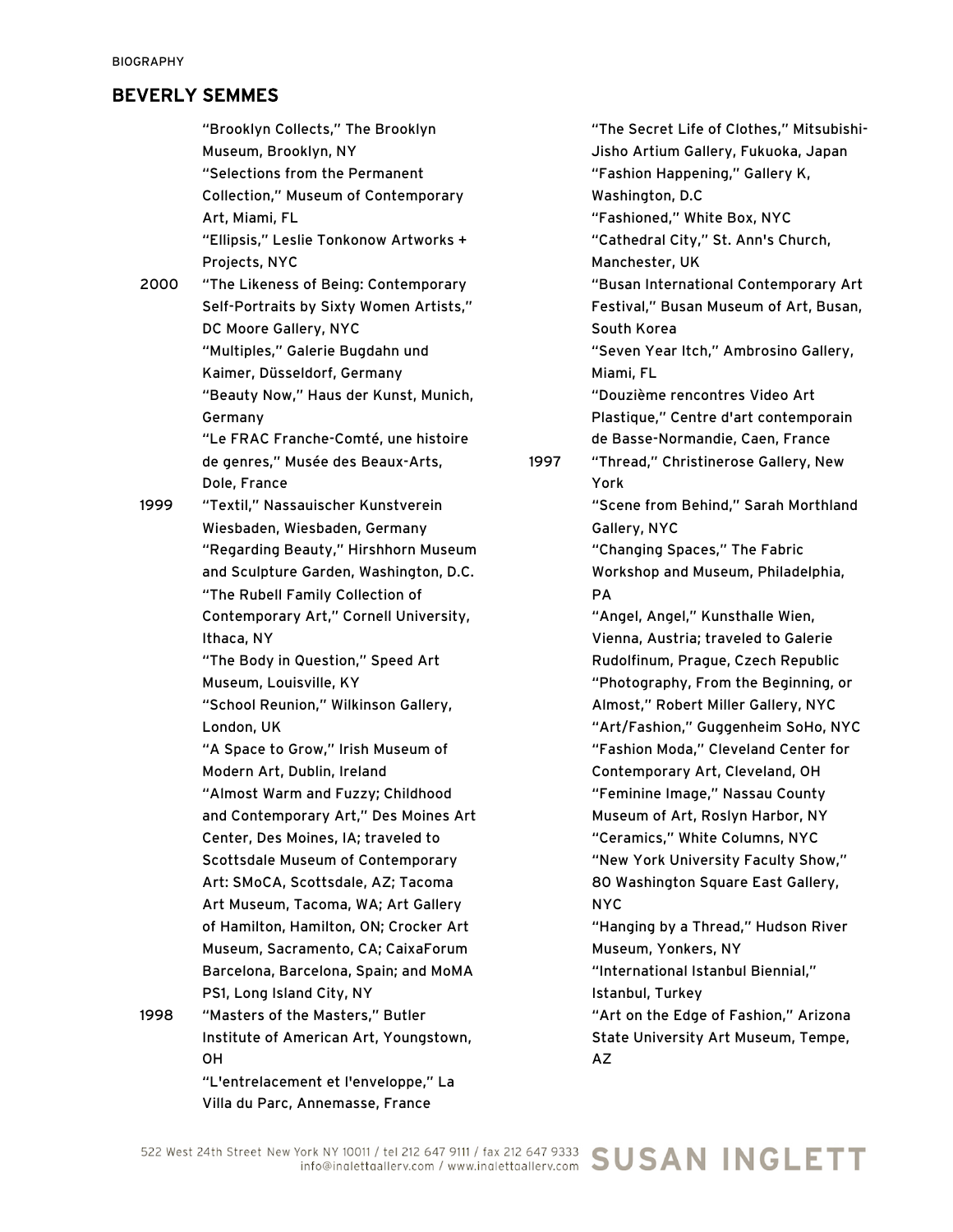"The Hirshhorn Collects: Recent Acquisitions," Hirshhorn Museum and Sculpture Garden, Washington, D.C. 1996 "A Labor of Love," New Museum of Contemporary Art, NYC "Handmade Readymades," Leubsdorf Art Gallery, Hunter College, The City University of New York, NYC "A Bare Wall!..." Michael Klein Gallery, NYC "Black, White and Gray," Galerie Bugdahn und Kaimer, Düsseldorf, Germany "Bodyscape," Barbara Gross Galerie, München, Germany "Landscape Reclaimed," Aldrich Museum of Art, Ridgefield, CT "Recent Sculpture," Galerie Bugdahn und Kaimer, Düsseldorf, Germany "Functionally Challenged," Ubu Gallery, NYC "Biennale di Firenze: il tempo e la moda," Florence, Italy "Practicas Transgressivas: Women in Red," Galeria Luis Serpa, Lisbon, **Portugal** "Container '96: Art Across Oceans," Copenhagen, Denmark "L'art au corps, le corps expose de Man Ray a nos jours," Mac Galeries contemporaines des Musées de Marseille, Marseille, France "Making Pictures: Women and Photography, 1975-Now," Nicole Klagsbrun, NYC; traveled to Bernard Toale Gallery, Boston, MA "Millennium Eve Dress," Fabric Workshop and Museum, Philadelphia, PA 1995 "Cathy de Monchaux, Byron Kim, Beverly Semmes," Todd Gallery, London, UK

"Material Dreams," Takashimaya

Gallery, NYC

"Object Lessons: Feminine Dialogues with the Surreal," Huntington Gallery, Massachusetts College of Art and Design, Boston, MA "Blue," Stephen Wirtz Gallery, Oakland, **CA** "Mit sicherem Griff," Galerie Bugdahn und Kaimer, Düsseldorf, Germany "Universe of Meaning," Brattleboro Museum and Art Center, Brattleboro, VT "New York University 1995 Faculty Show," Apex Art, NYC "In Three Dimensions: Women Sculptors of the 90's," Snug Harbor Cultural Center & Botanical Garden, Staten Island, NY "Fashion Moda," Entwistle, London, UK "Currents 95: Familiar Places," Institute of Contemporary Art, Boston, MA "This End Up," University of Wyoming Art Museum, Laramie, WY "Conceptual Textiles: Material Meanings," John Michael Kohler Arts Center, Sheboygan, WI "Blind Spot Exhibition," SoHo Arts Festival, NYC "The Outer Layer," New Jersey Center for Visual Arts, Summit, NJ 1994 "Bad Girls," Wright Art Gallery, UCLA, Los Angeles, CA; traveled to New Museum of Contemporary Art, NYC "Bespoke," Margo Leavin Gallery, West Hollywood, CA "Skulptur," Galerie Bugdahn und Kaimer, Düsseldorf, Germany "From Beyond the Pale," Irish Museum of Modern Art, Dublin, Ireland "Written/Spoken/Drawing in Lacanian Ink," Thread Waxing Space, NYC 1993 "Addressing the Body," Terrain Gallery,

San Francisco, CA; traveled to Patricia Shea Gallery, Santa Monica, CA "Meddlesome and Mettlesome: Selections from the Collection of Robert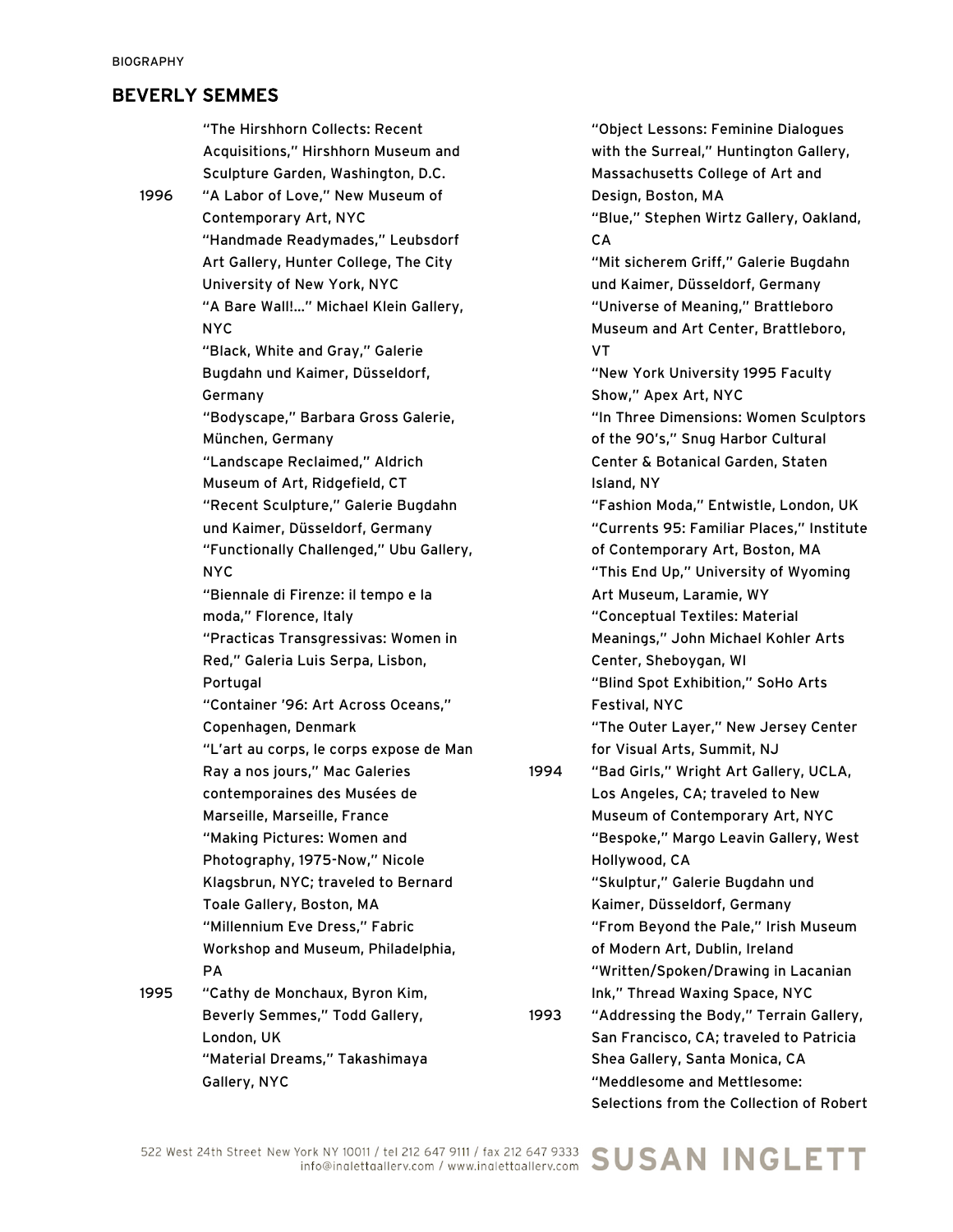J. Shiffler," Contemporary Arts Center, Cincinnati, OH

"American Art Today: Clothing As Metaphor," The Frost Art Museum, Florida International University, Miami, FL

"Interzone," John Post Lee Gallery, NYC

"Mapping: An Index of Experience," Germans van Eck Gallery, NYC "Contemporary Women Artists and the Issue of Identity: My/Self: Your/Other," Castle Gallery, The College of New Rochelle, New Rochelle, NY "First Sightings," Denver Art Museum,

Denver, CO

"Three Sculptors," Nina Freudenheim Gallery, Buffalo, NY

"Yale Collects Yale," Yale University Art Gallery, New Haven, CT

"Extravagant: The Economy of Elegance," Russisches Kulturzentrum,

Berlin, Germany

"Big Girls", Janet Borden, Inc., NYC "Times: New Art from the USA,"

Anderson O'Day Fine Art, London, UK "Surface Tension," Michael Klein Inc., NYC

"Fall From Fashion," Aldrich Contemporary Art Museum, Ridgefield, **CT** 

"The Rag Trade (Right Off the Rack)," InterArt Center, NYC "Image Makers," Nassau County

Museum of Art, Roslyn Harbor, NY 1992 "Empty Dress: Clothing as Surrogate in Recent Art," Independent Curators Inc.,

> NYC "Kurswechsel," Michael Klein Inc. at Transart Exhibitions, Cologne, Germany "Invitational," Stux Gallery, NYC "In Praise of Folly," John Michael Kohler Arts Center, Sheboygan, WI "Patently Missing," Barbara Krakow Gallery, Boston, MA

"Susan Watkins Award Exhibition," New Langton Arts, San Francisco, CA "Photoworks," Michael Klein Inc., NYC "Pop Body," Sally Hawkins Gallery, NYC "Installations and Constructions," Tavelli Williams Gallery, Aspen, CO "Tennisport Arts Inaugural Exhibition," Tennisport Art Gallery, Long Island City, NY

1991 "Plastic Fantastic Lover (Object A)," Blum Helman Warehouse, NYC "Emerging Sculptors," Sculpture Center, Long Island City, NY "Ornament," John Post Lee Gallery, NYC

1990 "Drawings," Althea Viafora Gallery, NYC

1989 "Eccentric Natures," Art Awareness Gallery, Lexington, NY

#### PUBLICATIONS: BOOKS AND CATALOGUES

Rideal, Liz and Kathleen Soriano. "Madam and Eve: Women Portraying Women," Laurence King Publishing Ltd., 2018.

Retallack, Joan, ed. "The Supposium: Thought Experiments and Poethical Play for Difficult Times," Litmus Press, 2018.

Berry, Ian; Daniel Strong. "Beverly Semmes FRP," The Frances Young Tang Teaching Museum and Art Gallery, 2015.

"Tuesdays & Saturdays, Nicole Cherubini & Beverly Semmes," 2012.

Liu, Catherine. "Feminist Responsibility Project," Rowan University, 2011.

Sims, Patterson. "Beverly Semmes," Hunter Museum of Art, 2011.

Bloemink, Barbara J. "Dress Codes: Clothing as Metaphor," Katonah Museum of Art, 2009.

Gschwandtner, Sabrina. "Motion Blur; American Craft," Gustavsbergs Konsthall, 2009.

Butler, Cornelia. "WACK! Art and the Feminist Revolution," The MIT Press, 2007, 14- 23.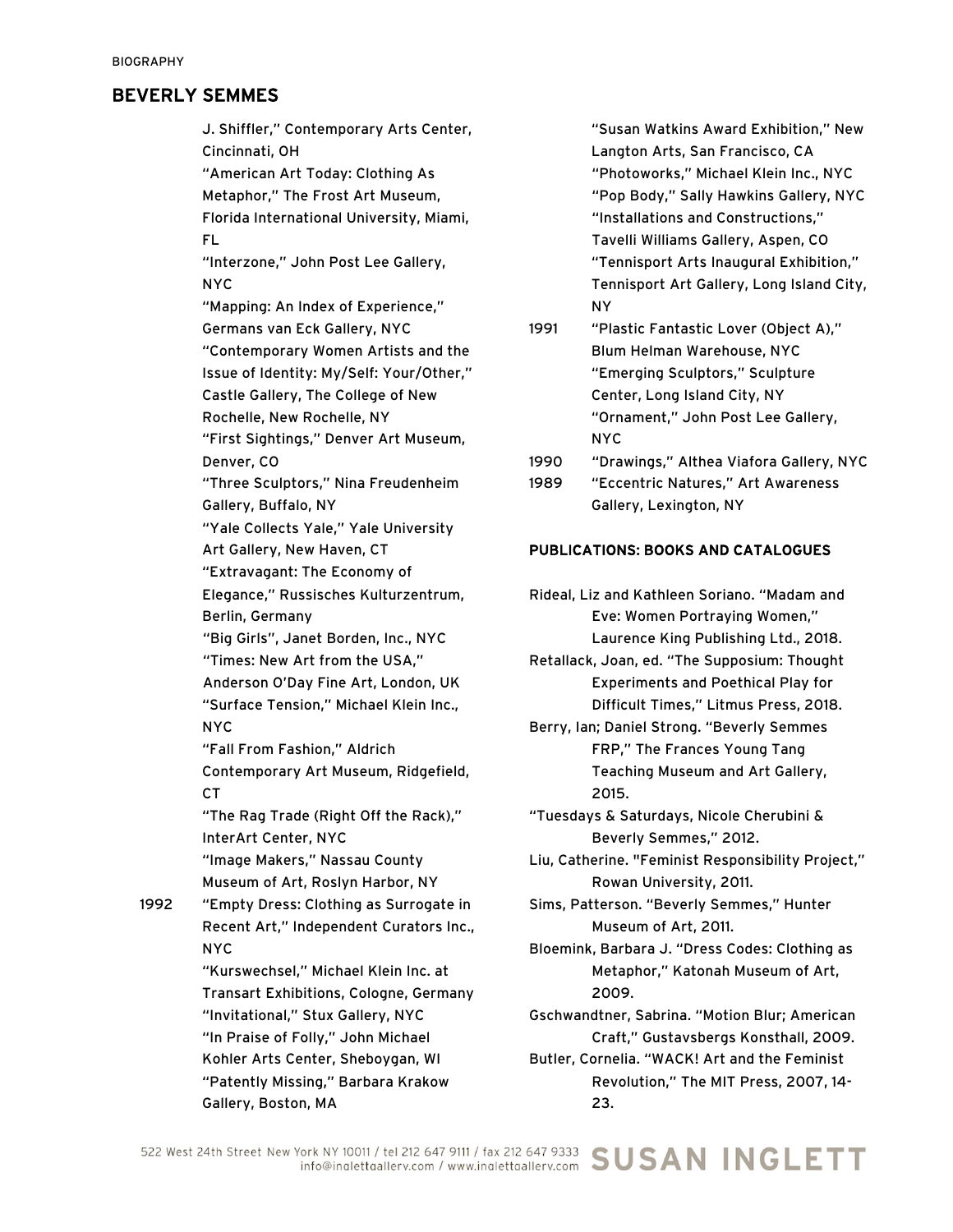Collins, Judith. "Sculpture Today," Phaidon Inc LTD., 2007.

Harper, Glenn, & Moyer, Twylene, Eds. "A Sculpture Reader: Contemporary Sculpture Since 1980," ISC Press, 2006.

Kalkmann, Hans-Werner. "Eva Und Die Schlange," Catalog Kunstverein bad Salzdetfurth, Germany, 2005, 61, 134.

Schepers, Heiner. "Inneres Leuchten-Farbe als Malerei," Kunstverein Lingen Kunstahalle, Lingen, Germany, 2005, 48-51.

Burkard, Lene, Luis Pérez Oramas and Beverly Semmes. "La Flor del Paraiso," Kunsthallen Brandts Klædefabrik, 2004.

"Art Robe: Women Artists at the Nexus of Art and Fashion," UNESCO, 2004.

"Beverly Semmes," Scanorama, May 2004, 99. "The Realm of Clothing: On Conceptual Clothing," Musashino Art University Museum and Library, 2004.

"Mé-Tissages," Museum over industrie, arbeid en textile.

Townsand, Chris. "Rapture, Art's Seduction by Fashion," London: Thames & Hudson, 2002, 103-07.

Art Unlimited 2002. Basel, Switzerland, 114f. (illus.).

Bal, Mieke. "Mise-en-scene," Traveling Concepts in the Humanities, University of Toronto Press, 2002, 102-105.

Stillman, Whit. "Form and Uniform, Rapture, Art's Seduction by Fashion," London: Thames & Hudson, 2002, 103-07.

Anna, Susanne, and Markus Heinzelmann. "Untragbar: Mode als Skulptur." Ostfildern-Ruit: Hatje Cantz Verlag, 2001.

Früchtl, Josef, and Jörg Zimmermann. "Mise en Scene," Ästhetik der Inszenierung, Frankfurt: Suhrkamp, 2001, 201–202.

Schaffner, Ingrid and Melissa Feldman. "About

the Bayberry Bush," The Parrish Art Museum, 2001.

Hoet, Jan, Mark Delrue and Jan Koenot. "Epifanie," Stedelijk Museum voor Actuele Kunst, Gent 2000.

Stein, Judith. "The Likeness of Being: Contemporary Self-Portraits by Sixty Women Artists," DC Moore Gallery, 2000.

Benezra, Neal, and Olga Viso. "Regarding Beauty," Hirshhorn Museum and Sculpture Garden, Washington, D.C., 1999.

Lubowsky Talbot, Susan. "Almost Warm and Fuzzy; Childhood and Contemporary Art," Des Moines Art Center.

O'Donaghue, Helen and Ann Davoren. "A Space to Grow," Irish Museum of Modern Art, 1999.

Schink, Claudia. "Textil," Nassauischer Kunstverein, 1999.

Arning, Bill. "Fashioned," White Box, 1998.

Constantine, Mildred; Reuter, Laurel. "Whole Cloth," New York: Monacelli Press, 1998.

Sang-Young, Ahn, Busan International Contemporary Art Festival, Busan Museum of Art, 1998.

Schaefer, Dirk, et al. "Douzieme Rencontres Video Art Plastique," Centre d'art contemporain de Basse-Normandie, 1998.

Shirey, David L. "Masters of the Masters," Butler Institute of American Art, 1998, 33.

Wadley, Nick. "The Secret Life of Clothes," Artium Art Gallery, 1998.

Celant, Germano, Ingrid Sischy and Pandora Tabatabai Asbaghi. "Art/Fashion," Biennale di Firenze, 1997.

Demetrion, James. "The Hirshhorn Collects: Recent Acquisitions," Hirshhorn Museum and Sculpture Garden, 1997.

Keiter, Ellen. "Hanging By a Thread," Hudson River Museum, 1997.

Lineberry, Heather Sealy and Jeremy Gilbert-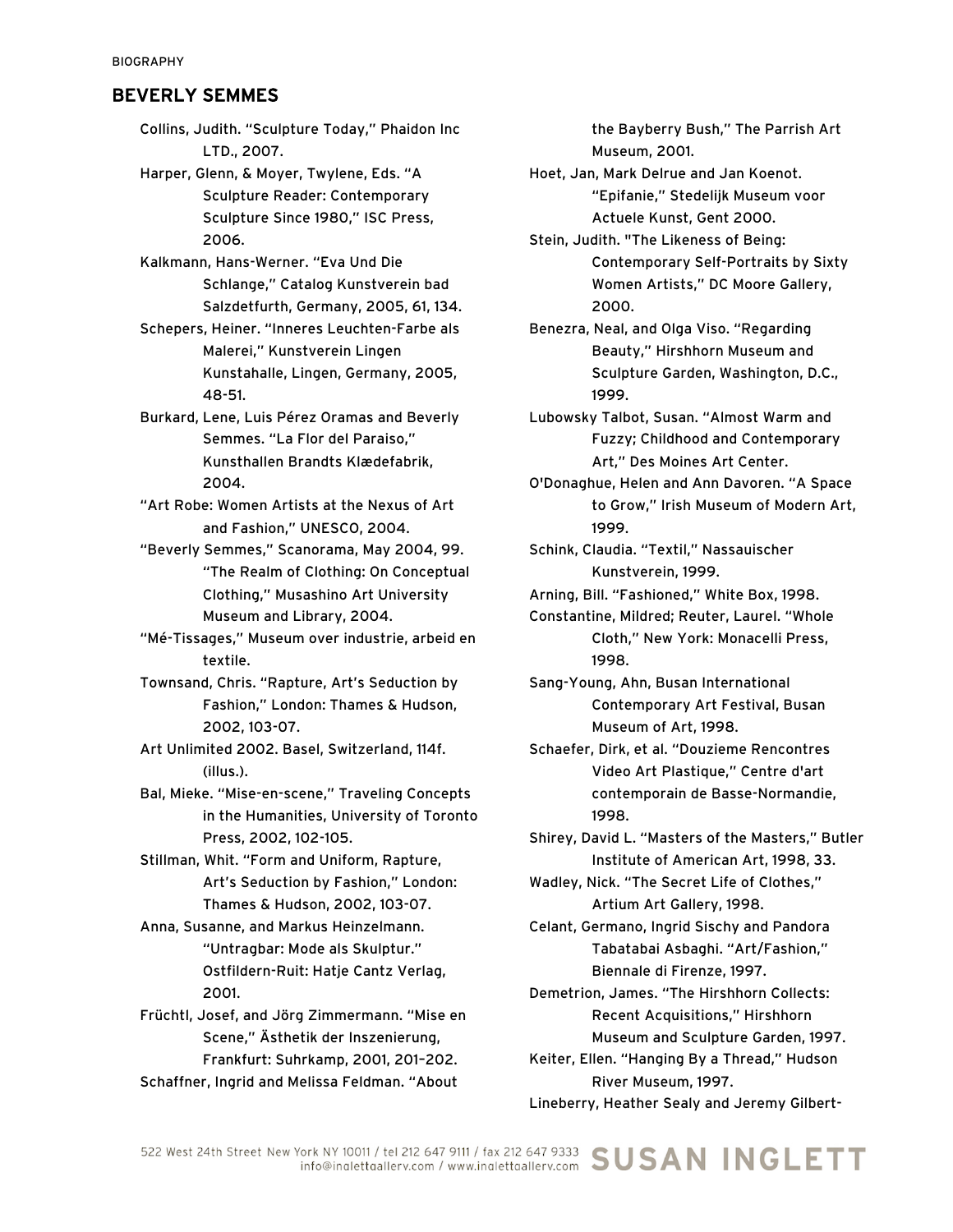Rolfe. "Art on the Edge of Fashion," Arizona State University Art Museum, 1997. Martinez, Rosa. "On Life, Beauty, Translations and Other Difficulties," 5th International Istanbul Biennial, 1997. Moody, Tom. "Thread," Christinerose Gallery, 1997. Pichler, Cathrin. "Engel: Engel," Kunsthalle Wien, 1997. Davis, Trevor. "Container '96," Copenhagen, 1996. Ferguson, Bruce. "Beverly Semmes," Irish Museum of Modern Art, 1996. Philbrick, Harry and Nancy Princethal. "Landscape Reclaimed, New Approaches to an Artistic Tradition," Aldrich Museum of Contemporary Art, 1996. Tucker, Marcia. "A Labor of Love," New Museum of Contemporary Art, New York, NY, 1996. Tucker, Marcia. "Bad Girls," New Museum of Contemporary Art, 1995. Ferris, Allison. "Conceptual Textiles: Material Meanings," John Michael Kohler Arts Center, 1995. Georgia, Olivia. "Three Dimensions: Women Sculptors of the 90's, Newhouse Center for Contemporary Art," Snug Harbor Cultural Center, 1995, 51. Gill, Sharon. "The Outer Layer," New Jersey Center for Visual Arts, 1995. Gumpert, Lynne. "Material Dreams," Takashimaya Gallery, 1995. Broude, Norma, Mary D. Garrard and Judith K. Brodsky. "The Power of Feminist Art:

The American Movement of the 1970s," History and Impact. New York: H.N. Abrams, 1994, 279. Ramljak, Suzanne. "Object Lessons: Feminine

Dialogues With the Surreal," Huntington Gallery, Massachusetts College of Art, 1994.

Frankel, David, Thomas McEvilley and Declan

McGonagle. "From Beyond the Pale: Art and Artists at the Edge of Consensus," Irish Museum of Modern Art, Dublin, 1994, 79.

- Canning, Susan. "Contemporary Women Artists and the Issue of Identity: My/Self: Your/Other," Castle Gallery, College of New Rochelle, 1993.
- Felshin, Nina. "The Empty Dress. Clothing As Surrogate In Recent Art," Independent Curators Incorporated, 1993.

Tucker, Marcia, Elaine A. King, Jan Riley and Robert Shiffler. "Meddlesome & Meddlesome: Selections from the Collection of Robert J. Shiffler," Contemporary Arts Center, 1993.

- Larson, Kay. "American Art Today: Clothing as Metaphor," Art Museum Florida International University, 1993.
- Liu, Catherine. "Plastic Fantastic Lover (Object A)," Blum Helman Warehouse, 1991.

#### SELECTED BIBLIOGRAPHY: PERIODICALS

Van Meter, William. "Alexander McQueen Creative Director Sarah Burton Asked 12 Female Artists to Interpret Her Pre-Fall Collection, With Intriguing Results," ARTNET NEWS, 17 June 2022.

- Faurote, Adrienne. "Alexander McQueen Taps Twelve Artists For A New Creative Project On Exhibit In London," HAUTE LIVING, 14 June 2022.
- Gunn, Zoe. "Alexander McQueen unveils Process exhibition at Old Bond Street flagship," LUXURY LONDON, 10 June 2022.

Maisey, Sarah. "Art meets fashion in new Alexander McQueen exhibition in London," THE NATIONAL, 9 June 2022.

Fidler, Matt. "Process : Alexander McQueen fashion, and the art it inspired – in pictures," THE GUARDIAN, 9 June 2022.

Karmali, Sarah. "Alexander McQueen celebrates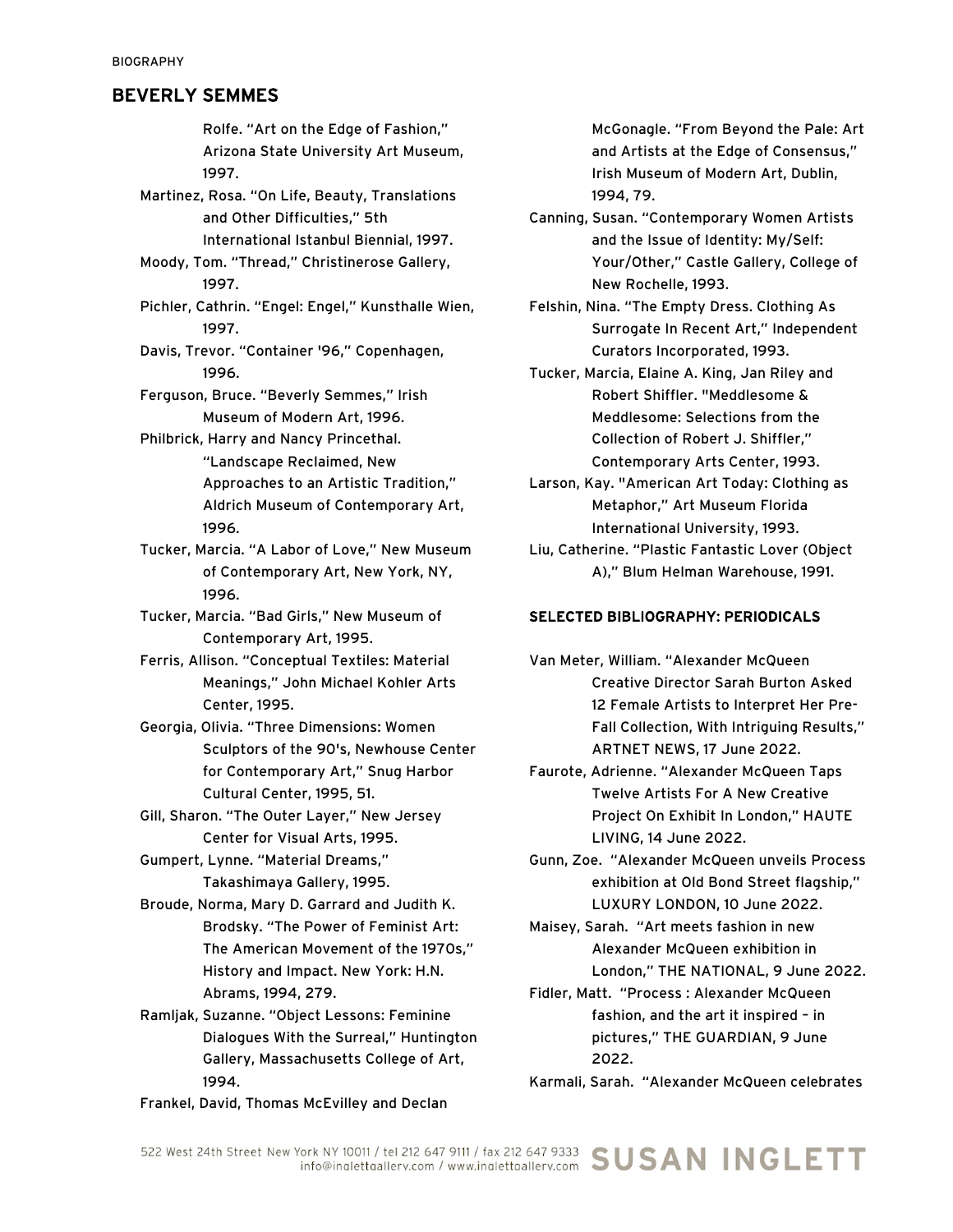the creative process with a unique art installation," BAZAAR, 8 June 2022.

- Zhang, Tianwei. "Alexander McQueen Issues Zine on Artist Collaborations," WWD, 7 June 2022.
- Newbold, Alice. "In Process, Alexander McQueen's Sarah Burton Gives Complete Creative Freedom to 12 Artists to Reinterpret Her Work," BRITISH VOGUE, 7 June 2022.
- Rowley, Stevie. "Alexander McQueen : Process invites 12 artists to showcase their talents inspired by the new collection," V, 7 June 2022.
- Leitch, Luke. "Alexander McQueen," VOGUE, 7 June 2022.
- Staff. "Women Artists Take Centre Stage in This Alexander McQueen Zine," AnOther, 7 June 2022.
- Wightman-Stone, Danielle. "Alexander McQueen illustrates pre-AW22 with zine and installation," FASHIONUNITED, 7 June 2022.
- Moss, Jack. "Sarah Burton drafts women artists to reimagine latest Alexander McQueen collection," WALLPAPER, 7 June 2022.
- Provencal, Terri. "Collectors Study : From emerging to blue chip, get ready to collect the new, now, next at Dallas Art Fair," Patron, April 2022, p. 76-83.
- Jacobs, Laura. "Garmenting: Costume as Contemporary Art' Review: Dressing Up a Form," The Wall Street Journal, 3 March 2022.
- Hirsch, Liz, "The Search Continues : 'Witch Hunt' at the Hammer Museum and Institute of Contemporary Art," Art in America, 3 February 2022.
- Staff, "Editors' Pick: 12 Events for Your Art Calendar, From an Artist's Reclaimed 'Hustlers' to a Remake of Colette's Baroque Home," Artnet News, 1 February 2022.
- Packard, Cassie, " Your Concise NY Art Guide

 For February 2022," Hyperallergic 1 February 2022.

- Haddad, Natalie, "A 'Witch Hunt' in Pursuit of Intersectional Feminism," Frieze, 14 December 2021.
- Knight, Christopher, "Review : Ex-President Trump claims to be a witch hunt target. These feminist artists beg to differ," Los Angeles Times, 10 November 2021.
- Egan, David, "Hammer Museum's exhibits mesh Contemporary art with politics, history," Daily Bruin, 13 October 2021.
- Staff, "Tang receives expansive gift from prominent NYC art collectors," The Saratogian, 24 February 2021.
- Paul Laster, "The Art Show Sparkles with the Old and the New Once Again," Art & Object, 2 March 2020.
- Armstrong, Annie. "Swift Sales and Standout Booths by Female Artists Kick-Start ADAA Art Show," Artsy, 28 February 2020.
- Schwendener, Martha. "The Art Show at the Armory: Blue-Chip Brands Show Their Best," The New York Times, 27 February 2020.
- Douglas, Sarah. "ADAA Art Show Has Highest-Ever Number of Solo Booths by Women Artists," Artnews, 25 February 2020.
- Cascone, Sarah. "Editors' Picks: 19 Things Not to Miss in New York's Art World This Week" artnet News, 24 February 2020.
- Staff, "Judy Chicago, Beverly Semmes among artists added to Nasher Sculpture Center's collection," Artforum, 28 January 2020.
- Staff. "ADAA's The Art Show 2020 Will Feature More Than 40 Solo Presentations, Many Focused on Pioneering Female Artists," Art Fix Daily, 18 November 2019.
- Semmes, Beverly. "Rowan University Art Gallery presents 7 Mile Girls," New Jersey Stage, 23 October 2019.
- Gómez, Edward M. "Yoko Ono, More Urgent Than Ever," Hyperallergic, 12 October 2019.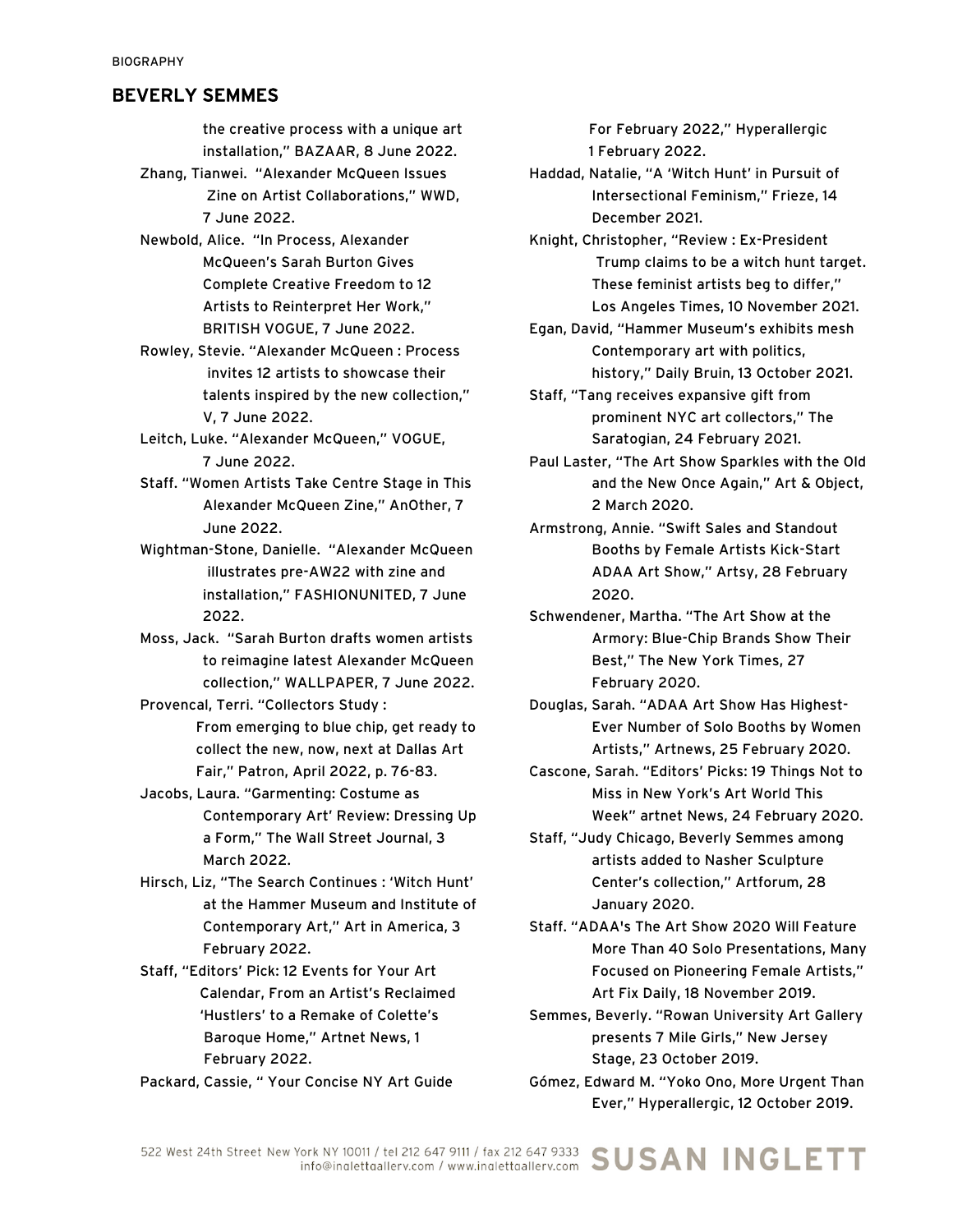- Bell, Julianne, Elaina Friedman, Kim Selling and Joule Zelman. "Last-Minute Plans: 99 Free, Cheap & Easy Things To Do in Seattle This Weekend: Oct. 11-13, 2019," The Stranger, 11 October 2019.
- Keimig, Jasmyne. "Currently Hanging: Beverly Semmes at the Henry Art Gallery," The Stranger, 11 September 2019.
- KC Studio. "Artist Pages: 25 Kemper Watchers Pick 25 Favorites," KC Studio, 3 September 2019.
- Staff. "Rowan University Art Gallery presents Mending A Reflection," New Jersey Stage, 23 July 2019.
- Gallagher, Kai. "A shrine to the female deity: Semmes' "Six Silvers" at the Henry Art Gallery challenges what femininity could be," The Daily of the University of Washington, 16 July 2019.
- Staff. "ArtsUW Roundup: Last week to see MFA + MDes exhibition at the Henry, opening of Beverly Semmes, concert at the library, and more," University of Washington News, 19 June 2019.
- Bell, Julianne, Elaina Friedman, Kim Selling and Joule Zelman. "113 Stranger (Than Usual) Things to Do in Seattle This Week: June 18-23, 2019," The Stranger, 18 June 2019.
- Wang, Sunny. "A look at some summer events at the UW," The Daily of the University of Washington, 7 June 2019.
- Borchert, Gavin. "20 Best Things to Do in Seattle in June 2019," Seattle Magazine, June 2019.
- Meyer, James. "Notebook: 56 Henry," Artforum, May 2019.
- Pitz, Marylynne. "Seeking tomorrow's masterpieces," Pittsburgh Post-Gazette, 1 April 2019.
- Staff. "Works by Park McArthur, Alex da Corte, Huma Bhabha, and More Enter Carnegie Museum of Art Collection," Artforum, 26 March 2019.

Selvin, Claire. "Carnegie Museum of Art

Announces First-Round Acquisitions from 2018 International," ARTnews, 25 March 2019.

- Bencivenga, Natalie. "CMOA's Third Thursday: Museum Joy," Pittsburgh Post-Gazette, 25 March 2019.
- Bauknecht, Sara. "If you're going to the Carnegie's Third Thursday party, better wear neutrals," The Pittsburgh Post-Gazette, 19 March 2019.
- Munyal, Panna. "Why do you wear the clothes you do? A new show in Moscow explores just that," The National, 10 November 2018.
- Jovanovic, Rozalia. "See Highlights of the 57<sup>th</sup> Carnegie International Exhibition," Galerie Magazine, 16 October 2018.
- Venteicher, Wes. "Five things to know about the Carnegie International art exhibition," Tribune Review, 12 October 2018.
- Gallagher, Jacob. "Has Fashion's Licensing of Art Gone Too Far?," The Wall Street Journal, 8 October 2018.
- Rafson, Sarah. "57<sup>th</sup> Carnegie International Will Bring Artists Who Engage Spatial Politics Around the World," The Architect's Newspaper, 23 April 2018.
- Cascone, Sarah. "Why It Took Nearly Three Years to Curate the (Short) Artist List for the 2018 Carnegie International," artnet, 11 April 2018.
- Greenberger, Alex. "Here's the Artist List for the 2018 Carnegie International," ARTnews, 11 April 2018.
- LaSala, Leslie. "WAC Presents the Work of 15 Contemporary Female Artists, March 23–June 2," Fairfield HamletHub, 13 March 2018.
- McQuaid, Cate. "Fashion meets art, art meets fashion, at BU's 808 Gallery," The Boston Globe, 14 February 2018.
- Reynolds, Pamela. "In 'Forms & Alterations,' Artists Use fashion to Unravel Gender Politics and Identity," WBUR, 1 February 2018.

/ork NY 10011 / tel 212 647 9111 / fax 212 647 9333 SUSAN INGLETT 522 West 24th Street New York NY 10011 / tel 212 647 9111 / fax 212 647 9333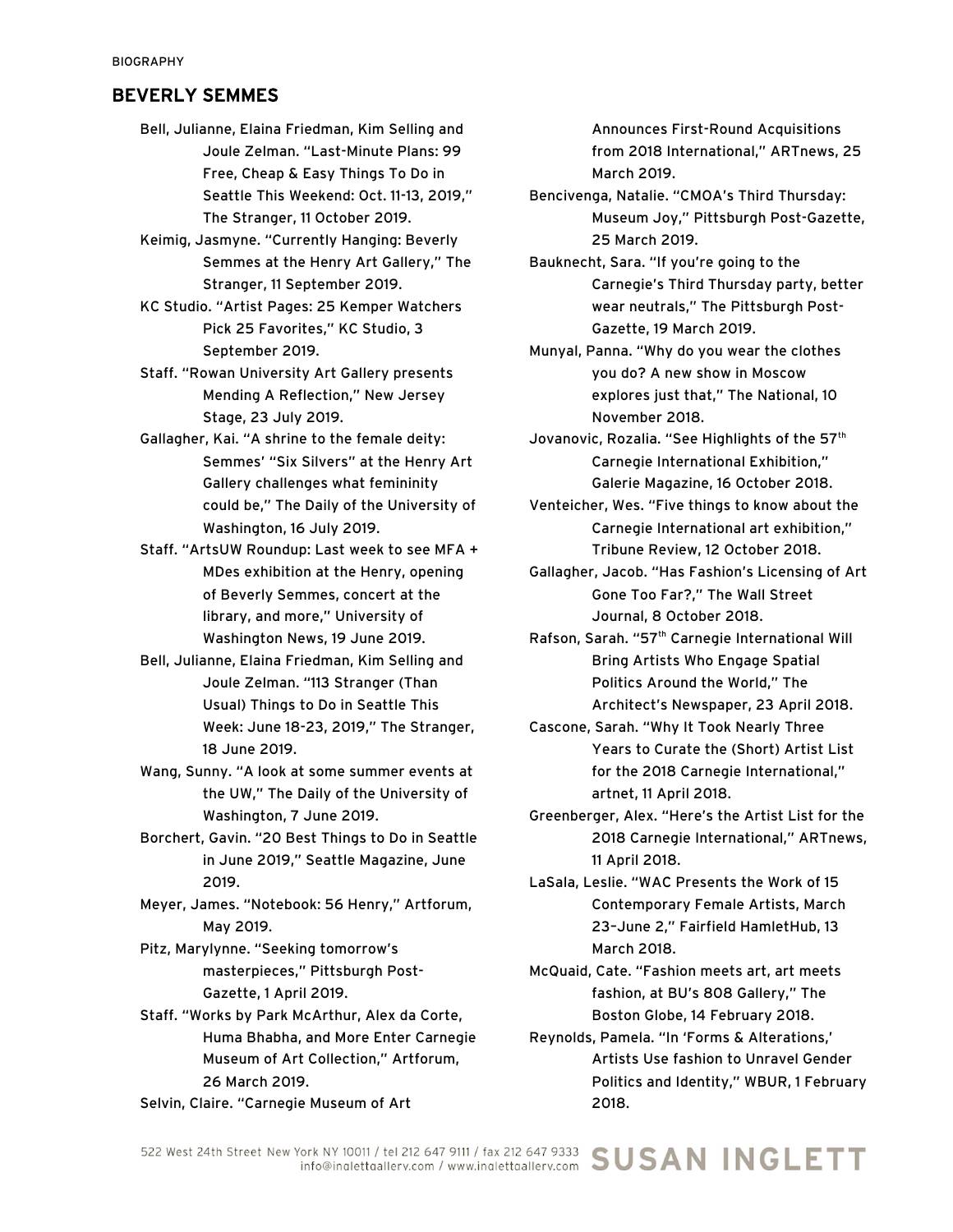- Juliano, Danielle. "Beverly Semmes Encourages Women 'To Take Back the Image' at Susan Inglett Gallery and Debuts Capsule Collection with Fashion Designer Jennifer Minniti," ADAA Inside Stories Blog, 12 October 2017.
- Feitelberg, Rosemary. "Pratt Fashion Chair Jennifer Minniti Links With Artist Beverly Semmes for Carwash Collective," Women's Wear Daily, 10 October 2017.

Scott, Andrea. "Galleries: Chelsea," The New Yorker, 9 October 2017, p. 9.

Wogan, John. "T's Fashion Editors' Guide to New York," New York Times, 7 September 2017.

Kordic, Angie, "Spectacle and Transcenence in Contemporary Art by Women at NMWA," Widewalls (online), 2 August 2017.

Staff. "Portfolio: Around the World," Blouin Modern Painters, June/July 2017, 28.

Sheets, Hilarie. "Hidden Lights: Art-World Professionals Answer a Question – Who Are the Most Underrated Artists Today?," ARTnews, 21 March 2017.

Schwartz, Alexandra. "Art as Fashion, Fashion as Art," Brooklyn Rail, 1 March 2017.

Marks-White, Judith. "Image That: The Art of Resiliency and Empowerment in a Changing World," Westport Magazine, September/October 2016.

CNT Editors. "8 Reasons to Visit Rockaway Beach This Summer," Condé Naste Traveler, 3 July 2016.

Lesser, Casey. "5 Rockaways Art Destinations to Hit This Summer," Artsy, 29 June 2016.

Smith, Roberta. "Galleries Shift Shape to Survive in a Changing Art World," The New York Times, 24 June 2016.

Staff. "Beverly Semmes and Larissa Bates at Topless," Art Viewer, 23 June 2016.

Guarino, Dan. "What's The Latest In Art? Topless Gallery Re-Opens," The Broad Channel Free Press, 23 June 2016.

Ellis, Rebecca. "Two Shows Open at Topless," The Wave, 17 June 2016.

Staff. "Topless," TimeOut New York, 18 June 2016.

MacAdam, Barbara A. "Beverly Semmes at Susan Inglett Gallery," ARTnews, 16 March 2016.

Morain, Michael. "Two Art Shows Offer Two Different Takes on Sex," The Des Moines Register, 8 March 2016.

Yang, Steve. "Art in Faulconer Triggers Debate on Pornography, Censorship," The Scarlet & Black, 4 March, 2016.

Staff. "Beverly Semmes At Susan Inglett Gallery," Musée, 24 February 2016.

- Jovanovich, Alex. "Critics' Pick: Beverly Semmes," Artforum, 12 February 2016.
- Scott, Andrea. "Galleries: Short List," The New Yorker, 8 & 15 February 2016, p. 18.

Martin, Allison. "Beverly Semmes Goes Down the 'Rabbit Hole' in Latest Show," The Examiner, 8 February 2016.

Staff. "Faulconer Gallery to Display Siberian and Feminist Art," The Des Moines Register, 6 January 2016.

- Staff. "Beverly Semmes. Handle," Wall Street International: Art, November 2015.
- Dard, Christopher. "Beverly Semmes a la Galerie Lefebvre et Fils a Paris: Quand la Ceramique Rencontre La Photographie," Toute La Culture, 11 November 2015.
- Dupuis, Dorothee. "The Clay Digger," Crash Magazine #73, Fall 2015, 63.

Staff. "Beverly Semmes, Handle, Galerie Lefebvre et Fils, Paris," World House Editions, 20 October 2015.

- Staff. "Beverly Semmes: Handle," Paris Art, 19 October 2015.
- Patterson, Tom. "Three Engaging Shows Highlight the Summer at the Weatherspoon," Winston-Salem Journal, 12 July 2015.

Buchanan, Bruce. "Feminist Exhibit Features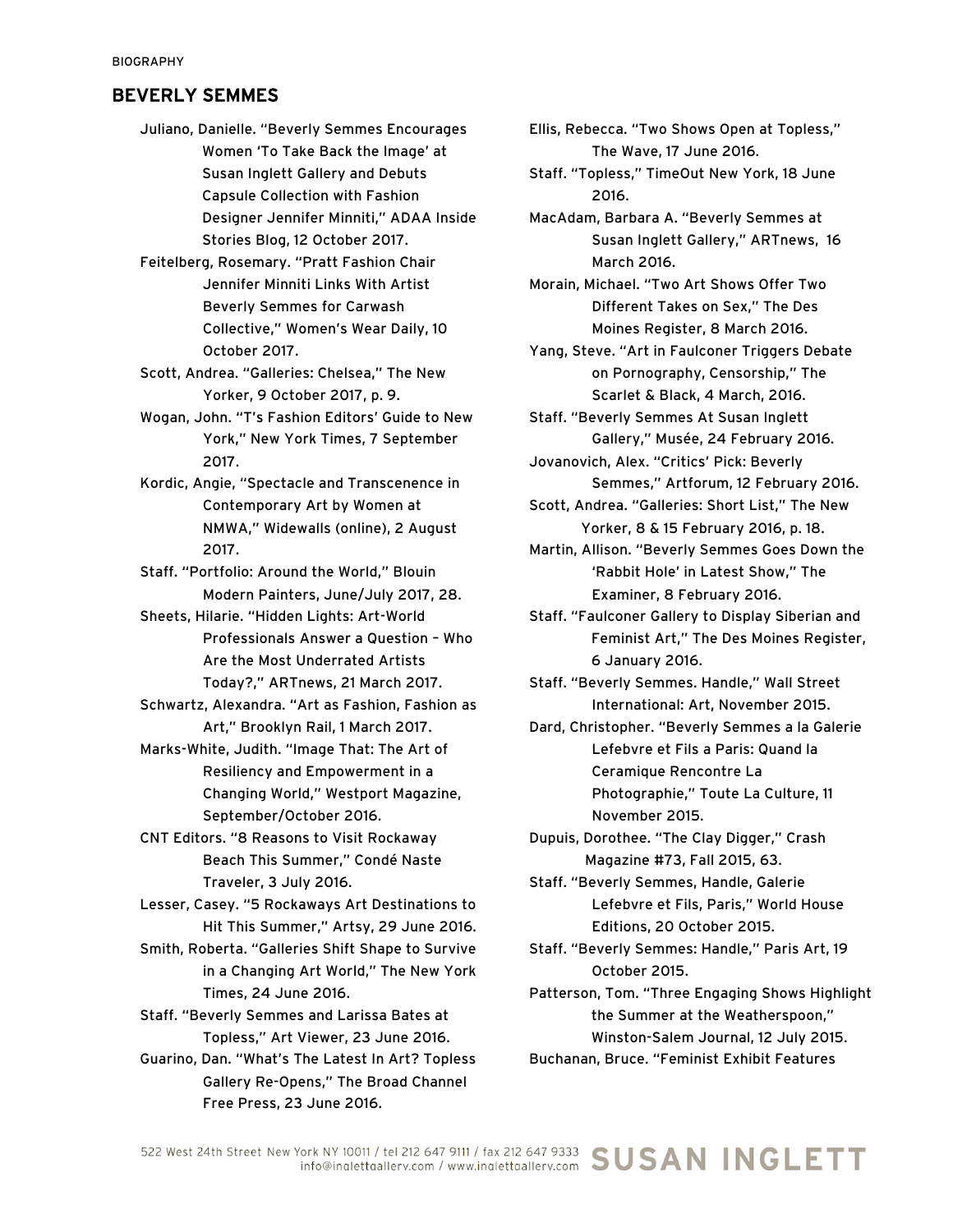Sculpture, More at Weatherspoon Art Museum," N&R Greensboro, 25 June 2015.

McQuaid, Cate. "Desire Tranforms at Samson, Decoded at Krakow," Boston Globe, 14 April 2015.

Foran, Jack. "Beverly Semmes: Feminist Responsibility Project," Daily Public, 18 February 2015.

Indrisek, Scott. "'Come As You Are': A '90s Flashback in New Jersey," Artinfo, 10 February 2015.

Wei, Aegeans. "Beverly Semmes," Vision Magazine, October 2014, p. 178-183.

Staff. "Solo Exhibits at Tang opens July 5," The Saratogian, 2 July 2014.

Staff. "Beverly Semmes: The Feminist Responsibility Project," Monopol, June 2014.

Staff. "The Feminist Responsibility Project," Index, June 2014.

Mahany, Alexander. "10 Cool Trends in Contemporary Ceramic Art," ARTnews, 9 June 2014.

Volk, Gregory. "Beverly Semmes: Susan Inglett Gallery," Art in America, May 2014, 168.

Saltz, Jerry. "SEE this ART," New York Magazine, 24 February 2014.

Cembalest, Robin. "14 Artworks That Prove Pink Is Tough," ARTnews, 27 February 2014.

Scott, Andrea. "Beverly Semmes," The New Yorker, 21 February 2014.

Schwendener, Martha. "Beverly Semmes: 'FRP,'" The New York Times, 14 February 2014, C30.

O'Neil-Butler, Lauren. "500 Words: Beverly Semmes,"Artforum.com, February 2014.

Rosenberg, Karen. "Vessels," The New York Times, 21 June 2013, C27.

Staff. "BOMB Specific," BOMB, Spring 2013, cover, 115-119.

Gopnik, Blake. "An Insider Meets An Outsider," The Daily Pic, The Daily Beast, 23 October 2012.

Spica, Heather Joyner. "The Art Worlds New Clothes," Metro Pulse, 2 August 2012, 33.

Nazin, Sarah. "Excessive Draped Dresses," Trend Hunter Magazine, 26 May 2012.

Nicols, Anne. "Starcraft," Times Free Press, 8 May 2011, E10.

Chau, Chi Diem. "Doo.Ri Does Edgy Elegance for fall 2011," Fashionologie, 11 February 2011.

Newhall, Edith. "Semmes at Rowan," Philadelphia Inquirer, 8 May 2009.

Feldman, Melissa E. "Dirt on Delight," Frieze Magazine, June/August 2009.

Rice, Robin. "Dirt on Delight," American Craft, October/November 2009.

Abbe, Mary. "Art: Pottery or Potty?" Star Tribune, 23 July 2009.

Semmes, Beverly. "Sketch Pots/Crystal Pots," Blurb, 2009.

Douberley, Amanda. "Beverly Semmes + Ingrid Schaffner," ArtPapers, July/August 2008.

Staff. "Beverly Semmes at Dunn and Brown," The Dallas Morning News, 21 January 2008.

Staff. "Dialogo Arte, Moda: Beverly Semmes," Espoarte, June/July 2007.

Staff. "The Bong Show," Time Out New York, 18- 24 January 2007.

McCormick, Carlo. "The Bong Show: New York Artists Hit the Pipe," High Times, April 2007.

Staff. "Itinerary: Neuberger Museum of Art," Sculpture, December 2006.

Staff. "Kunst und Kleid' eroffnet," St. Galler \ Tagblat, 2 September 2006.

Vogelsaang, Martin. "Fashionistas Neuer Favorit," Madame, September 2006.

Miles, Christopher. "Beverly Semmes: Shoshana Wayne Gallery," Artforum, September 2006.

Galloway, David. "Beverly Semmes," ARTnews, May 2006. Myers, Holly. "Crystal, Chiffon, Ceramics at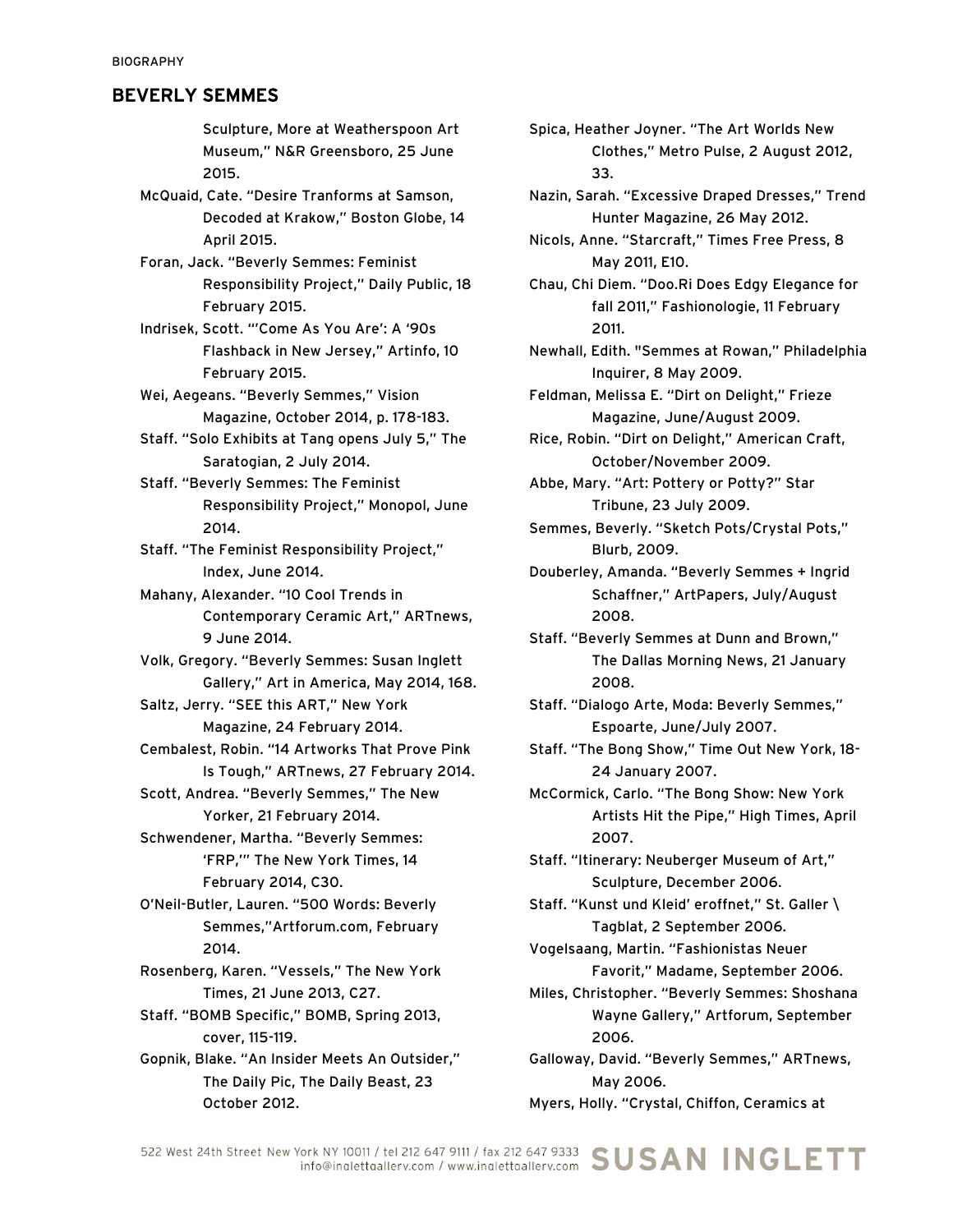Play," Los Angeles Times, 26 May 2006.

- Staff. Rheinische Post, 9 December 2005, F3. Hungtington, Richard. "Old School," The Buffalo News, 9 December 2005.
- Rexer, Lyle. "Romancing the Stone," Art on Paper, September/October 2005.
- Smith, Roberta. "Beverly Semmes," The New York Times, 8 April 2005.
- Harris, Jane. "Beverly Semmes," Time Out New York, 7–13 April 2005.
- Staff, "Beverly Semmes," The Art Newspaper, March 2005.
- Staff. "Beverly Semmes," Black Book Magazine, December 2004.
- Koch, Marianne. "Brylluppet Fornadrede Kunsten," Fyens Stiftstudende, 5 May 2004.
- Staff. "Beverly Semmes på Brandts," Børsen, 7 June 2004.
- Anker Kristensen, Pernille. "Kunstneriske Kjoler," JP København, 21 May 2004.
- Hein, Marianne. "Paradisets Blomst," Fyens Amts Aris, 21 May 2004.
- Koch, Marianne. "Godt stof fra Brandts," A'Jour Klip Gruppen, 4 July 2004.
- Staff. "Når tekstil Bliver til billedkunst," Fyens Stifstudende, 10 June 2004.
- Staff. "Se Min Kjole," A'Jour Klip Gruppen, 24 May 2004.
- Staff. "Vanskabt eller Underskønt?," Alt for Damesne, 15 July 2004.
- Staff. "Beverly Semmes, la Flor del Paraiso," Das Kunstmagazin, November 2004.
- Dara, Solomon. "New to The Collections," The Berkeley Art Museum & Pacific Film Archive, March/April 2004.
- Schaffner, Ingrid. "Beverly Semmes," Blikfang Eye Catcher, January 2004.
- Glueck, Grace. "In The O," Art in Review: The New York Times, 4 April 2003.
- Hackett, Regina. "ConWorks' 'Wrapture' is serious sensuality," Seattle Post-Intelligencer, 12 May 2003.
- Francis, Richard. "Collecting Sculpture Today,"

Microsoft Art Collection, 2003, 3.

- Levin, Kim. "Beverly Semmes," The Village Voice, 26 March - 1 April 2003.
- Princenthal, Nancy. "Beverly Semmes at Leslie Tonkonow," Art in America, June 2003, 117.
- Paola Pitton. "Art 33, Schone Neue Kunstwelt," Baslerstab, 12 June 2002, 15.
- Corbett, William. "Digesting The Big Apple," Arts Media, November – December 2002, 29–31.
- Staff. "Wer, Wo, Wamm," Art Investor, No. 02, 2002, 16.
- Staff. French Elle, July 2002, 26 (illus.).
- Staff. "Vanity Fair," W Magazine, September 2002, 473.
- Senie, Harriet F. Sculpture, Vol. 21, No. 8, October 2002, 95.
- Staff. "Travel in Style," Swiss Magazine, No. 6, 2002, 76 (illus.).
- Allen, Jane Ingram. "Beverly Semmes Completes Fabric Workshop Project," Fiber Arts, Summer 2001, 12.
- Staff. "Beverly Semmes," The Village Voice, 20 March 2001.
- Staff. "Beverly Semmes," The New Yorker, 2 April 2001.
- Staff. Blind Spot Magazine, no. 17, 2001.
- Ho, Melissa. "Beverly Semmes," New Art Examiner, February 2001, 53–54.
- Hove Van, Jan. De Standaard, June 2001, 2-4. Humphrey, David. "New York," Art Issues,
	- Summer 2001, 41–43.
- Ingram Allen, Jane. "Beverly Semmes: Palpable Color," Sculpture, May 2001, 35–39.
- Johnson, Ken. "Beverly Semmes," The New York Times, 9 March 2001.
- Levi Strauss, David, "Beverly Semmes," Artforum, May 2001, 178.
- Mahoney, Robert. "Beverly Semmes at Leslie Tonkonow," Art in America, October 2001, 156.
- Senie, Harriet F. The Sculpture Magazine, October 2001, 95. Shamash, Diane. "Nature, Faith and Commerce,"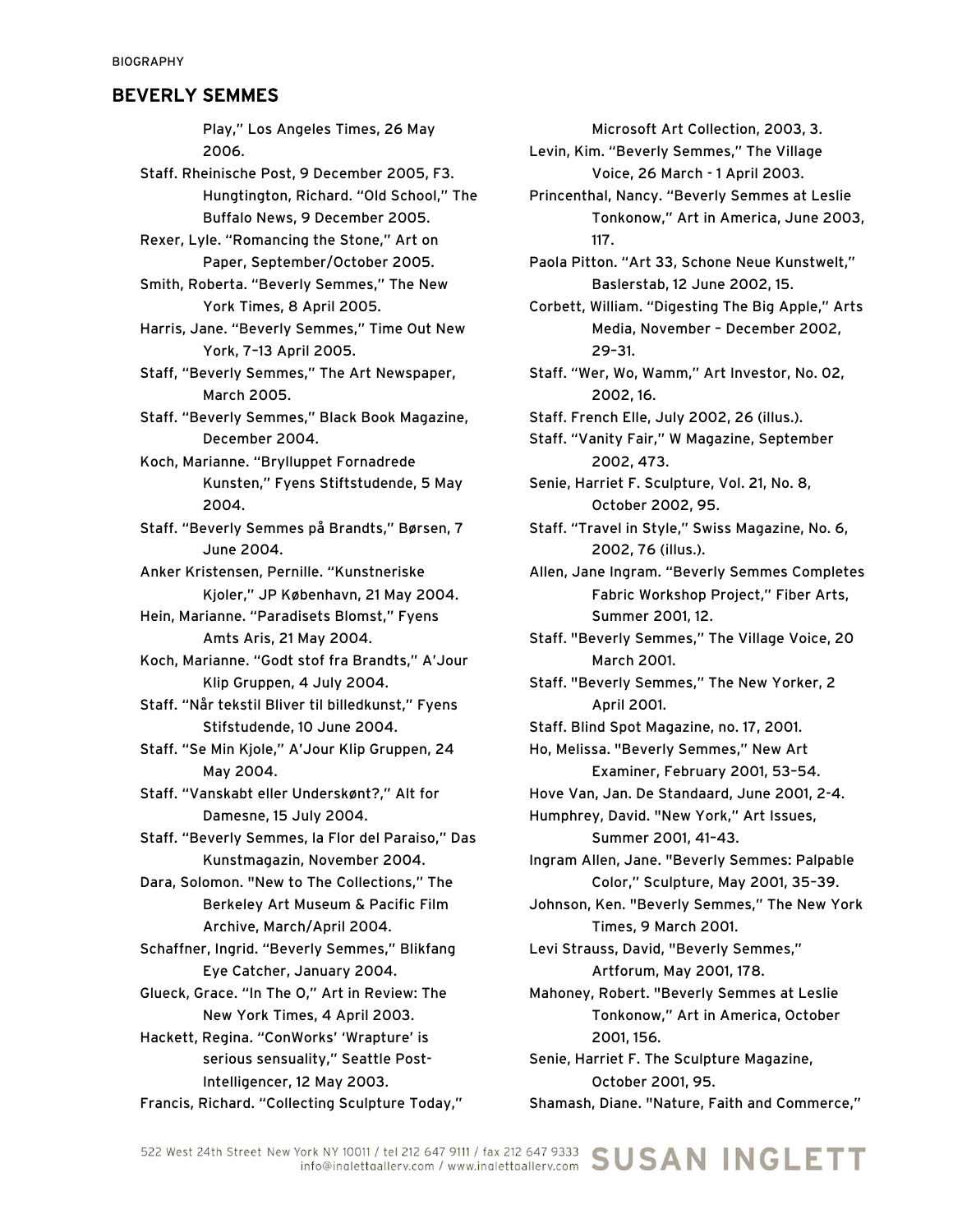Art in America, December 2001, 38-41. Sheets, Hilarie. "The Mod Bod," ARTnews, June 2001, 98–101. Staff. "La Casa di Susan," Abitare, May 2000, 196–199. Byrd, Cathy. "Photo Opportunities," Art & Antiques, November 2000, 86-87. Harada, Tamaki. "Beverly Semmes," Bijutsu Techo, April 2000, 172. Lotz, Corinne. "Beauty Now," Contemporary Visual Arts, no. 29, 2000, 44-45. Roth, Charlene. "Beverly Semmes," Sculpture,

April 2000.

Sozanski, Edward. "Contemplating Herself," The Philadelphia Inquirer, 22 October 2000.

Tanguy, Sarah. "Regarding Beauty," Sculpture Magazine, April 2000, 59.

Staff. "Beverly Semmes, im Kunstverein," Kunst-Bulletin, July - August 1999.

Staff. "Überdimensionale Gewänder aus Samt," Staatsanzeiger Baden-Württemberg, July 1999.

Staff. "Philosophy," Vogue Italia, October 1999.

Käppeler, Otfried. "Der Stoff, aus dem die Brautkleider sind," Südwestpresse, 8 June 1999.

Käppeler, Otfried. "Edlen Stoff um die Säulen gelegt," Südwestpresse, 5 June 1999.

Kast, Raimund. "Ein gelbes Kreuz für die blütenweißen Träume," Schwäbische Zeitung, 7 June 1999.

Mayer, Roland. "Das Geheimnis des Brautpools," Neu-Ulmer Zeitung, June 7 1999.

Muller, von Silke. "Mode Skulpturen," Art, April 1999, 54-61.

Perlo, Luisa. "Intima e trasgressiva," Arte, August 1999, 56–57.

Schwendener, Martha. "Beverly Semmes," Time Out New York, 11–18 February 1999, 68.

Tozer, John. "School Reunion," Art Monthly, September 1999, 22-23.

Zimmer, William. "At Wesleyan: Whistler's Etchings, Contemporary Works," The New York Times, 10 October 1999. Staff. "Dall' Europa agli USA: Art-Fashion,"

Italian Vogue, May 1998.

Staff. "Tutti Gli Abiti Di Beverly," Italian Glamour, April 1998, 128.

Batchelder, Ann. "Hanging by a Thread," Fiber Arts, summer 1998, 36–42.

Enwezor, Okwui. "Translating Cultures," Siksi, the Nordic Anon, Art Review, Spring 1998, 74–76.

Giffon, Anne; van den Esch Sylvaine. "L'entrelacement et l'enveloppe," La Villa du Parc, Annemasse, France.

Heartney, Eleanor. "In the Realm of the Senses," Art in America, April 1998, 43–47.

Lavezzari, Paolo and Gege Marogna. "Oversize," Italian Elle, April 1998, 185.

Maggi, Laura. "Moda Minimal - Pop," Italian Elle, May 1998, 22.

Morgan, Anne Barclay. "Paths to Success: Recently 'Emerged' Artists," Sculpture, July/August 1998, 48–53.

Naldi, Paola. "L'arte? Scolpita negli abiti," La Repubblica Bologna, 9 April 1998.

Planca, Elisabetta. "Semmes, moda mutante per le donne...," Arte, May 1998, 169.

Shinn, Dorothy. "Show Disproves Adage, 'Those Who Can't. . .," The Beacon Journal, 12 April 1998, D3.

Singer, Clyde. "Exhibits Offer Blend of New with Traditional," The Vindicator, 5 April 1998.

Spagnoli, Beatrice. "L'arte è vestita di giallo secondo Beverly Semmes," Bologna Agenda, 10 April 1998, 15.

Wojtas, Thomas. "Changing Spaces...," Sculpture, July/August 1998, 74–75.

Feran, Tim. "Space Helps Shape 'Stuffed Cat'," Columbus Dispatch, 12 May 1997.

Kontova, Helena. "From Istanbul with Love and Beauty," Flash Art, November-December 1997, 47, 55.

Princenthal, Nancy. "Beverly Semmes at Michael Klein and Whitney Museum at Phillip Morris," Art in America, February 1997, 107.

Provo, Annie. "Thread," Cristinerose Gallery,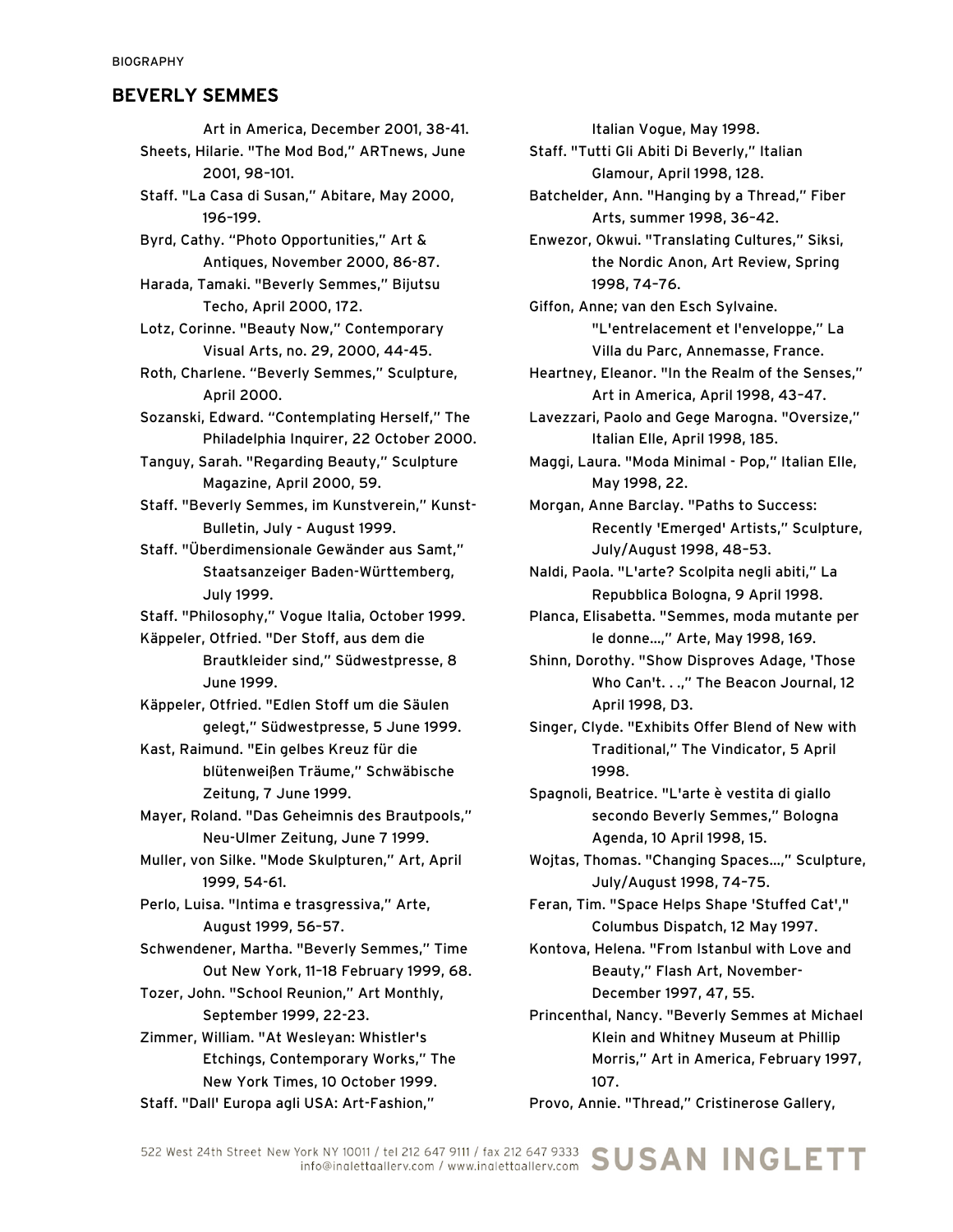New Art Examiner, November 1997, 56- 57.

- Utter, Douglas Max. "Beverly Semmes," Wexner Center for the Arts, New Art Examiner, November 1997, 62.
- Staff. "Directions: Beverly Semmes," Winter 1996 Calendar, Hirshhorn Museum and Sculpture Garden, Washington, D.C.
- Staff. "The Top 100 Collectors in America: Clyde Beswick," Art and Antiques, 6 March 1996, 48.
- Staff. "Gender Extender," Throttle Magazine, Summer 1996, 22.
- Staff. "Beverly Semmes Covers Ground," Flash Art, May–June 1996, 45.
- Staff. "Beverly Semmes: Big Silver," Smith College Museum of Art, Newsletter and Calendar, Spring-Summer 1996.
- Staff. "November is the Time for Art, Art and More Art," U magazine (Dublin), November 1996.
- Staff. Irish Times, 17 October 1996 (illus.).
- Staff. "Visual Art," The Sunday Tribune (Dublin), 6 October 1996.
- Staff. "Last Post," Sunday Business Post (Dublin), 6 October 1996, 40.
- Staff. "Ireland," Tate Magazine, Autumn 1996.
- Staff. "Gallery Glance," The Event Guide (Dublin), 25 September 1996.
- Staff. "Dress Sense," Cara Magazine, January/February 1996.
- Arning, Bill. "Beverly Semmes, Big Silver & She Moves," Time Out New York, 21 November 1996, 43.
- Bullard, CeCe. "Gargantuan Dresses Pose Questions," Richmond Times-Dispatch, 1 August 1996.
- Camhi, Leslie. "Big: Beverly Semmes," Village Voice, 12 November 1996, 96.
- Crutchfield, Margo. "The Presence of Absence," Richmond State, 20 June 1996, 7.
- De Jonge, Peter. "The Rubells in Miami," Harper's Bazaar, February 1996, 204-9, 223.
- Dixon, Glenn. "Semmes on Kimberly," City Paper,

15 March 1996.

Fallon, Brian. "Exotic and Compelling," Irish Times, 8 November 1996.

- Giorello, Sibella. "Material Girl," Richmond Times-Dispatch, 30 June 1996, J1-2.
- Glueck, Grace. "Beverly Semmes, 'She Moves' and 'Big Silver'," The New York Times, 8 November 1996, C23.
- Gockel, Cornelia. "Das Bild der Spinnenfrau," Süddeutsche Zeitung Nr. 94, Münchner Kultur, 23 April 1996.
- Halle, Howard. "Ready or Not: The Hand-crafted Meets the Mass-produced," Time Out New York, 14–21 February 1996, 24.
- Harmey, Cliona. "Twister, Beverly Semmes at IMMA," Sculptor's Society Newsletter, November/December 1996.
- Howell, George. "Beverly Semmes," Art Papers, July – August 1996, 57.
- Liu, Catherine. "Emerging Sculptor: Beverly Semmes," Sculpture, April 1996, 10-11.
- McFarland, Terence. "The Big, the Bad, and the Beautiful," Interview, June 1996, 92-94.
- Morgan, Anne Barclay. "Donald and Mera Rubell," Sculpture Magazine, May-June 1996, 16-17.
- Pedersen, Victoria. "Gallery Go' Round," Paper, November 1996, 138.
- Purcell, Charles. "Beverly Semmes Exhibition at IMMA," Cityline Magazine, Autumn 1996.
- Richard, Paul. "At the Hirshhorn, a Return to the Folds," Washington Post, March 1996, B5.
- Rybovich, Terre. "Couture Exhibitions- on Museum Walls and Fashionable Figures," Culture (West Palm Beach), vol. 14, no. 2, 1996, 12.
- Sjostrom, Jan. "Art All Dressed Up-with Someplace to Go," Palm Beach Daily News, Palm Beach, Florida, 27 April 1996.
- Smith, Roberta. "Fine Art and Outsiders: Attacking the Barriers," The New York Times, 2 February 1996, C18.

/ork NY 10011 / tel 212 647 9111 / fax 212 647 9333 SUSAN INGLETT 522 West 24th Street New York NY 10011 / tel 212 647 9111 / fax 212 647 9333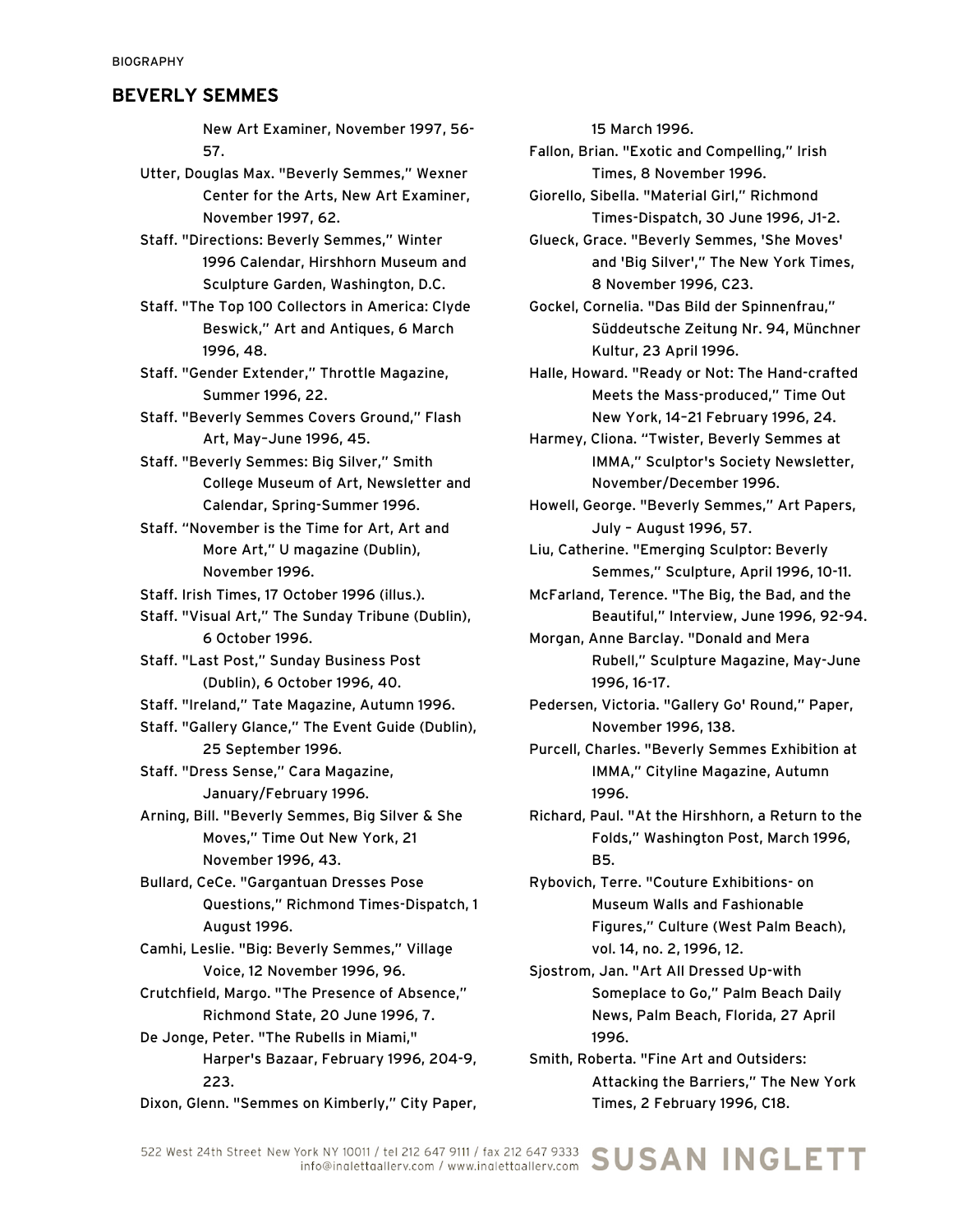Smith, Roberta. "Handmade Readymades," The New York Times, 1 March 1996, C20.

- Turner, Elisa. "Beverly Semmes, Norton Museum of Art," ARTnews, October 1996, 145.
- Weaver, Thomas. Handmade Readymades, The Bertha and Karl Leubsdorf Art Gallery, Hunter College, 1996.
- Zimmer, William. "Landscape Returns to the Foreground," New York Times, 13 October 1996, 32.

Staff. "Chicago, Options 50: Beverly Semmes," Flash Art, December 1995, 43.

Blanchot, Maurice and Vincent Genevieve. "Mathilde Monnier: Carnet de Nuit," Centre Choregraphique de Montpellier Languedoc-Roussillon, 1995.

Colman, David. "Art Notes: Handmade's Tale," Vogue, October 1995, 190.

Del Rivero, Elena. "Beverly Semmes," Creacion: Estetica y Teoria de las Artes, February 1995.

Feaver, William. "Six of the Very Best: Camden Arts Centre," Observer Review, 5 February 1995, 16.

Feldman, Melissa E. "Painting Supports My Ceramics Habit," Women's Art Magazine, September/October 1995, 12.

Felshin, Nina. "Clothing as Subject," Art Journal, Spring 1995, 20.

Francis, Mary Anne. "Beverly Semmes," Untitled, Winter 1994/1995.

Gaha, Tania. "Fashion Moda," Time Out New York, June 1995.

Greenleaf, Ken. "True to Form, Two Exhibits Leave Something to Chance," Maine Sunday Telegraph, 25 June 1995, 4E.

Hall, James. "Fashion Moda," The Guide, 24 June 1995.

Karmel, Pepe. "Also of Note: Critics Choices of Some other Manhattan Gallery Shows, 'Material Dreams,'" The New York Times, 10 February 1994.

Kitchen, Karen. "Strange Treasure: Beverly Semmes Strips Clothing of its Context," Casco Bay Weekly, 10 August 1994.

Lovatt, Estelle. "Laib & Semmes, Camden Arts Center," Southern Cross, 4 January 1994.

McEwen, John. "Some Boxes are Better Left Closed," Telegraph, 8 January 1994.

McQuaid, Cate. "By Definition: The List and Mass Art Explore the Dynamics of Modern Gender," Boston Phoenix, 3 February 1994.

- Morgan, Lisa. "Dresses," Woman's Art Magazine, March/April 1994, 25.
- Pertusini, Angela. "Dressed for Exlers," The Big Issue, 3 July 1994.
- Silver, Joanne. "ICA Exhibit Shatters Traditional Ideas of Home," Boston Herald, 28 July 1994.
- Stapen, Nancy. "Feminine Dialogues': a Tempest From Oppenheim's Teacup," Boston Sunday Globe, 29 January 1994.

Temin, Christine. "'Familiar Places' at ICA: All Over the Map," Boston Globe, 28 July 1994.

- Thorson, Alice. "Clothes Make the Man, but Do Clothes Make the Woman Prisoner?," Kansas City Star, 12 February 1994.
- Watkins, Eileen. "Watch and Wear: Clothing as Visual Art," Sunday Star-Ledger, 17 December 1994, 14.

White, Jackie. "Artwork is a Pure, Simple Take on Power Dressing," Kansas City Star, 19 February 1994.

- Staff. "Beverly Semmes, Vulvamorphia," Lusitania #6, 1994, 9.
- Staff. "Beverly Semmes," Blind Spot, Fall 1994.
- Staff. "Beverly Semmes," Museum News, School of the Museum of Fine Arts, Boston, Spring 1994, 3.

Staff. "Events," Dallas Observer, 6–12 January 1994.

Bass, Shermakaye. "PG - rated Chamber Music," Dallas Morning News, 2 January 1994.

Bradley, Deborah. "Beverly Semmes' Clothes Art Skirts the Issues," Dallas Morning News, 7 January 1994.

Broadwater, Lisa. "Finding Identity in Dress,"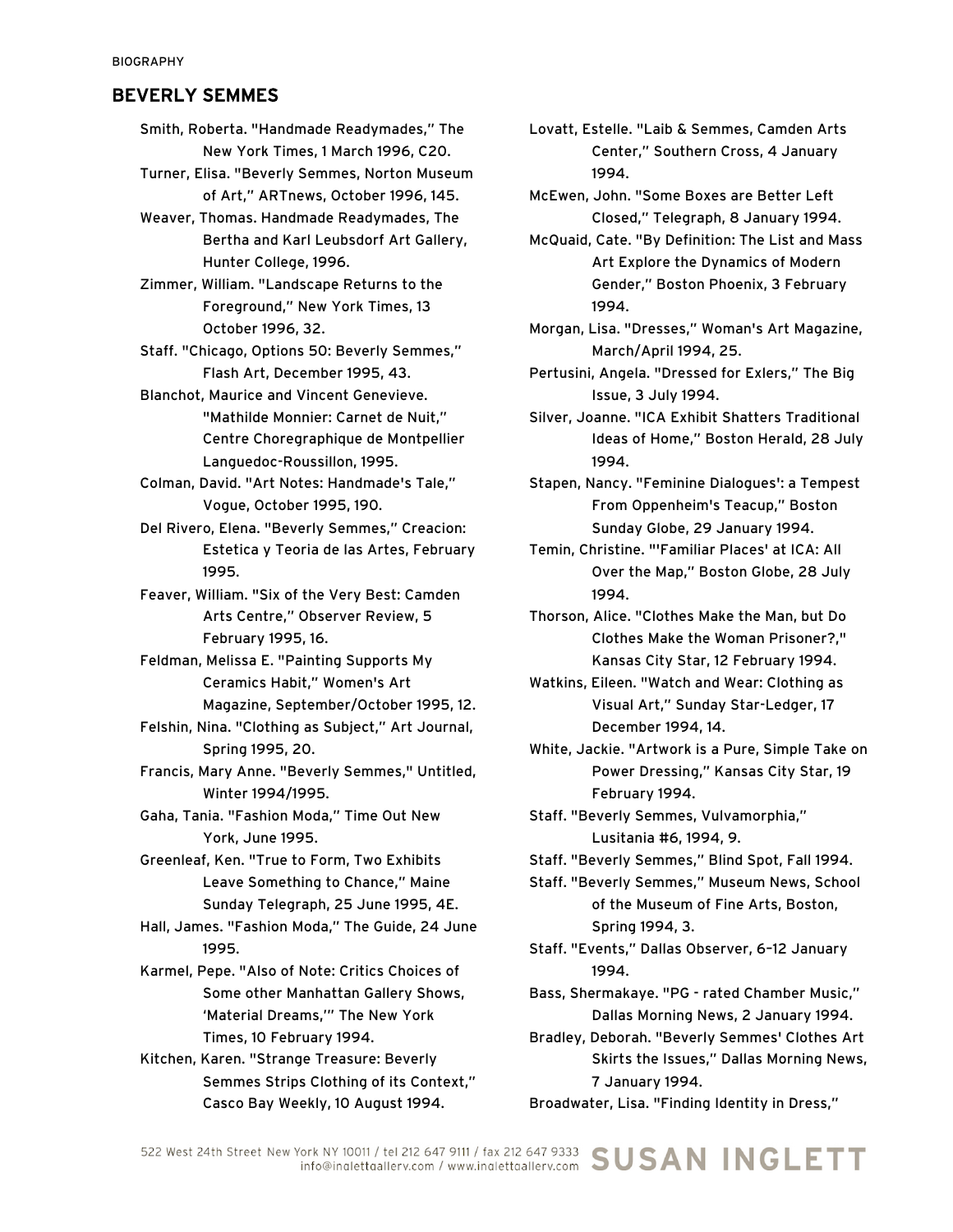Dallas Morning News, 4 March 1994. Canning, Sue. "Bad Girls: Part II," Art Papers, July/August 1994, Vol. 18, No. 4, 41–42. Dougherty, Linda Johnson. "Beverly Semmes at SECCA," Fiber Art, November/December 1994, 62. Garbarino, Steven, Isaac Mizrahi and Marcia Tucker. "Beverly Semmes," Interview, March 1994. Heartney, Eleanor. "Beverly Semmes: l'habit et son alibi," Art Press, February 1994, 27. Hess, Elizabeth. "And Everything Nice," Village Voice, 1 February 1994, 63. Staff. BOMB, winter 1994/1995, 69–70 (illus.). Staff. Long News in the Short Century, #5, 1994, 130–131 (illus.). Kent, Sarah. "Space Invaders," Time Out New York, 14 December 1994, 47. Kimmelman, Michael. "Art in Review," New York Times, 24 June 1994, C17. Levin, Kim. "Beverly Semmes," Village Voice, 14 June 1994, 72. Liebmann, Lisa. "A Fashion Gallery: Eight New York Artists Interpret the New York Fall Collections," New York Times Sunday Magazine, 18 September 1994, 80. Lillington, David. "Shots: Art," Time Out, 30 November – 7 December 1994, 4. Lumpkin, Libby. "Bad Girls West," Art Issues, March-April 1994, 46. Morgan, Anne Barclay. "Bad Girls: Part I," Art Papers, July/August 1994, Vol. 18, No. 4, 41. Morgan, Susan. "Sizing up Clothes," Elle Magazine, May 1994. Pedersen, Victoria. "Gallery Go Round: The Art of Summer," Paper Magazine, June 1994, 33. Rugoff, Ralph. "Beep Beep, Toot Toot," LA Weekly, 18–24 February 1994, 43. Schaffner, Ingrid. "Bad Girls," Parachute, October/November/December 1994, 63–64.

Scott, Sue. "The Rag Trade (Right Off The

Rack)," Artpapers, January – February 1994.

Shearin, Margaret. "Dresses Make the Women at SECCA," Winston-Salem Triad, 8 June 1994.

Smith, Roberta. "A Raucous Caucus of Feminists Being Bad," The New York Times, 21 January 1994, C5.

Talbot, K. "Tunneling in Beeswax," Hampstead & Highgate Express, 12 December 1994.

Tanner, Marcia. "'Unladylike' Art from a Band of Natural-Born Outlaws," Chronicle of Higher Education, 9 February 1994 (illus.).

Staff. "Dressing," Dallas Morning News, 22 October 1993, 47.

Butler, Connie. "Terrible Beauty and the Enormity of Space," Art & Text, No. 46, September 1993, 60–65.

Detweiler, Margit. "Power Dresses," Philadelphia City Paper, 18 January – 26 February 1993, 22.

Feldman, Melissa. "Beverly Semmes," ICA, University of Pennsylvania, 1993.

Hagen, Charles. "In Connecticut, Clothes, Photos and a Yale on Yale," The New York Times, 2 July 1993.

Kazanjian, Dodie. "What's Up With Art?," Interview, August 1993, 84-89.

Kohen, Helen. "In This Exhibit, Clothes Make the Art," Miami Herald, 10 January 1993, 10.

Licata, Elizabeth. "Absence-Minded," Buffalo News, 14 May 1993, 2.

Lillington, David. "'Times' Anderson O'Day Gallery London," Metropolis, No. 4, 1993.

Mitchell, Charles Dee. "Exhibits Build on Simple Ideas," Dallas Morning News, 30 October 1993.

Rice, Robin. "Big Stuff," City Paper, 12-18 March 1993, 15.

Rosen, Steven. "In-your-face Artworks Move Confrontation Off the Streets," Denver Post, 4 April 1993, 1E, 11E.

Schwendenwien, Jude. "Dress Code: Clothing As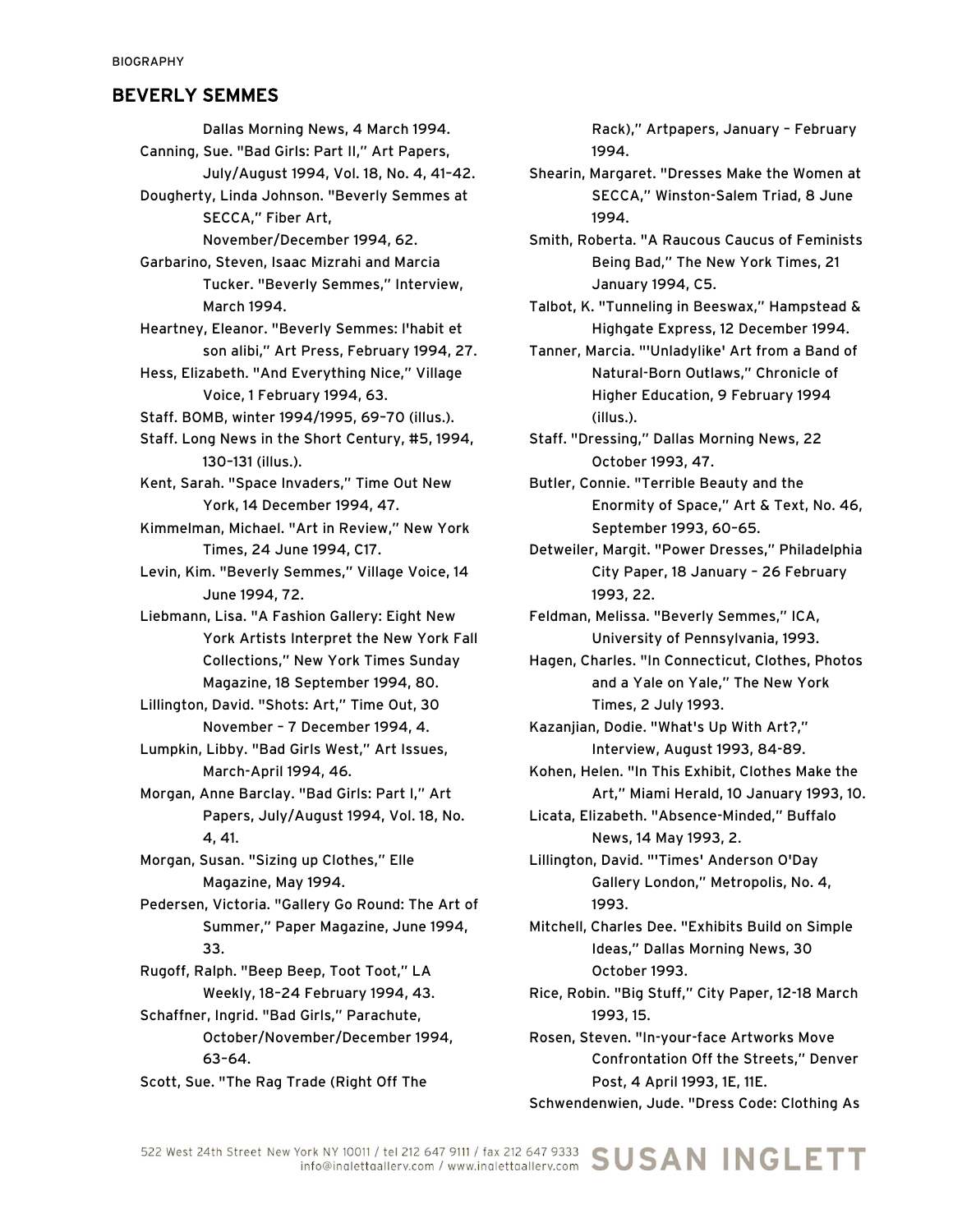Sculpture," Sculpture,

November/December 1993, 26–31.

Smith, Nancy." Empty Dress, Loaded Images," Mademoiselle, November-December 1993, 81.

Smith, Roberta. "Review/Art," The New York Times, 15 January 1993, C30.

Sozanski, J. Edward. "At the ICA Explorations of Clothing as Fine Art," Philadelphia Inquirer, 21 February 1993, F1, F6.

Tyson, Janet. "Art Review. Galleries Have Heart and Soul, Times Three," Fort Worth Star Telegram, 10 November 1993, E2.

Voelz Chandler, Vicki. "Sharing The Spoils," Rocky Mountain News, 3 April 1993, 8C.

Waxman, Dorothy. "Conceptual Thinkers: Beverly Semmes, Sculptress of Clothes," Textile View Magazine, Issue 21, Spring 1993, 242-247.

Ayerza, Josephina. "Plastic Fantastic Lover (Object A)," Lacanian Ink, Issue #5, 1992, 28.

Cameron, Dan. "Don't Look Now," Frieze, Issue #3, 1992, 4–8.

Cameron, Dan. "The Changing Tide," Art and Auction, January 1992, 54.

Faust, Gretchen. New York in Review, March 1992, 80.

Kalin, Tom. "Plastic Fantastic Lover (Object A)," Artforum, January 1992, 102.

Kocaurek, Lisa. "Everyday Objects, New Aesthetics," Ms., January/February 1992.

Liu, Catherine. "Beverly Semmes," Artforum, December 1992, 2-3, 80.

Liu, Catherine. "Pop Bodies," Flash Art, October 1992, 79, 143.

Mahoney, Robert. "New York in Review," Arts Magazine, January 1992, 81.

Melrod, George. "Emerging Sculptors 1991 at The Sculpture Center," Art in America, April 1991, 157–58.

Staff. Mid-Atlantic Arts Foundation/NEA. "Regional Fellowships 1990-91," 1992, 38-39, 69.

Myers, Terry. "Beverly Semmes, Sculpture Center," New Art Examiner, December 1992, 36–37.

Phillips, Patricia. "Beverly Semmes," Artforum, November 1991, 109.

Semmes, Beverly. "Beverly Semmes," Tema Celeste, Autumn 1991, 69.

Semmes, Beverly. "Beverly Semmes," Sculpture Center, 1991 (artist's book).

Smith, Roberta. "Beverly Semmes, Sculpture Center," New York Times, 18 September 1991, C20.

Levin, Kim. "Emerging Sculptors 1991," Village Voice, 17 December 1991, 91.

Levin, Kim. "Plastic Fantastic Lover (Object A)," Village Voice, 5 November 1991, 85.

Smith, Roberta. "Plastic Fantastic Lover (Object A)," New York Times, 1 November 1991, C16.

Faust, Gretchen. "New York in Review," Arts Magazine, September 1990, 103.

Smith, Roberta. "The Galleries of TriBeCa and What's in Them," The New York Times, 27 August 1990.

#### PUBLIC COLLECTIONS

Addison Gallery of American Art, Andover, MA Albright Knox Art Gallery, Buffalo, NY Berkeley Art Museum, Berkeley, CA Blind Spot Magazine, New York, NY Bowdoin College Museum of Art, Brunswick, ME Denver Art Museum, Denver, CO Franklin and Marshall College, (commission), Lancaster, PA Grinnell College, Grinnell, IA Hammer Museum, Los Angeles, CA Henry Art Gallery, University of Washington, Seattle, WA Hirshhorn Museum and Sculpture Garden, Washington, D.C. Hunter Museum of American Art, Chattanooga, TN Hunterdon Art Museum, Clinton, NJ Irish Museum of Modern Art, Dublin, Ireland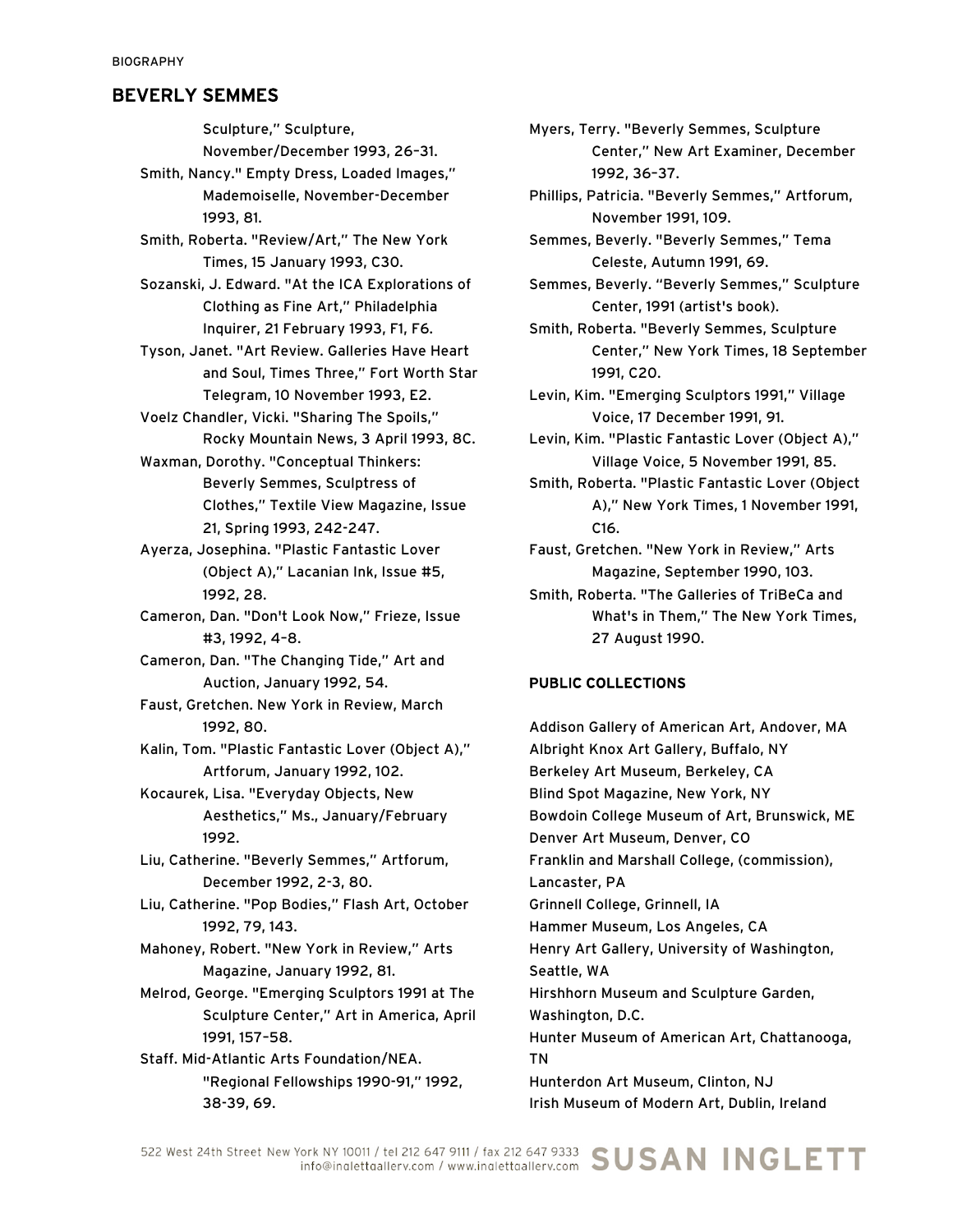JP Morgan Chase, New York, NY Lhoist Collection, Brussels, Belgium Los Angeles Museum of Contemporary Art, Los Angeles, CA Microsoft Corporation, Redmond, WA Musashino Art University Library (commission), Tokyo, Japan Musée Dole, Dole, France Museum of Contemporary Art, Los Angeles, CA Museum of Contemporary Art, Miami, FL Museum voor Moderne Kunst, Arnhem, The Netherlands Nasher Sculpture Center, Dallas, TX Neuberger Museum of Art, Purchase, NY NSU Art Museum, Fort Lauderdale, FL Peabody Essex Museum, Salem, MA Progressive Corporation (commission), Mayfield, OH RISD Museum, Providence, RI Rose Art Museum, Brandeis University, Waltham MA Tacoma Museum of Glass, Tacoma, WA The Frances Young Tang Teaching Museum and Art Gallery, Skidmore College, Saratoga Springs, NY Smith College Museum of Art, Northampton, MA Walker Art Center, Minneapolis, MN Weatherspoon Art Museum, University of North Carolina, Greensboro, NC Whitney Museum of American Art, New York, NY Williams College Museum of Art, Williamstown, MA Yale University Art Museum, New Haven, CT

#### VISITING ARTIST LECTURES AND RESIDENCIES

Boston School of the Museum of Fine Arts, Boston, MA

Brandeis University, Waltham, MA

Carnegie Mellon University, Pittsburgh, PA

Claremont Graduate University, Claremont, CA

Empire State College, Saratoga Springs, NY

Florida State University, Tallahassee, FL

Fabric Workshop and Museum, Philadelphia, PA

Garage Museum of Contemporary Art, Moscow, Russia Haverford College, Haverford, PA Hollins University, Roanoke, VA Hunter University, New York, NY ICA, Philadelphia, PA Kent State University, Kent, OH Maine College of Art, Portland, ME Massachusetts College of Art and Design, Boston, MA Montclair State University, Montclair, NJ Musashino Art University, Tokyo, Japan Museum of Glass, Tacoma, WA New York University, New York, NY Pilchuck Glass School, Stanwood, WA Princeton University, Princeton, NJ Rhode Island School of Design, Providence, RI Rutgers University, New Brunswick, NJ Sam Fox School of Design and Visual Art, St. Louis, MO SUNY Purchase, Purchase, NY The Frances Young Tang Teaching Museum and Art Gallery, Skidmore College, Saratoga Springs, NY Towson State College, Towson, MD Tyler School of Art, Philadelphia, PA University of the Arts, Philadelphia, PA University of Pennsylvania, Philadelphia, PA University of Tennessee, Knoxville, TN Vermont Studio School, Johnson, VT Virginia Commonwealth University, Richmond, VA Walker Art Center, Minneapolis, MN Watershed Center for Ceramic Art, Newcastle, ME

# AWARDS

| 2020 | National Academy of Design        |
|------|-----------------------------------|
|      | Academician                       |
| 2014 | Anonymous Was A Woman Award       |
| 2004 | NYU Excellence in Teaching Award  |
| 2001 | AICA USA Award                    |
| 1997 | New York Foundation for the Arts, |
|      | Sculpture                         |